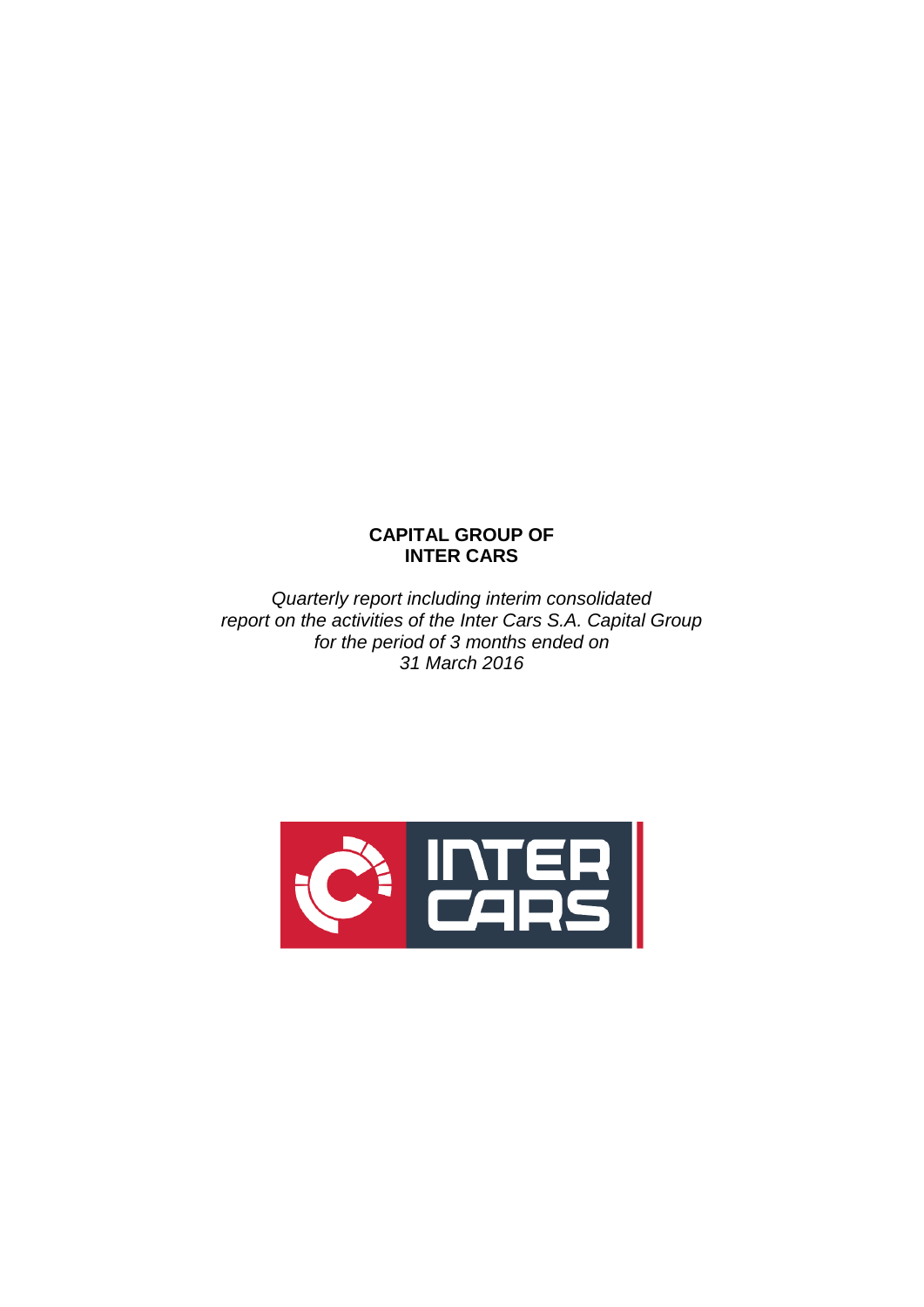

| INTERIM CONDENSED CONSOLIDATED FINANCIAL STATEMENTS OF THE INTER CARS GROUP4                                                                                                                                 |  |
|--------------------------------------------------------------------------------------------------------------------------------------------------------------------------------------------------------------|--|
|                                                                                                                                                                                                              |  |
|                                                                                                                                                                                                              |  |
|                                                                                                                                                                                                              |  |
| Explanatory notes to the interim condensed financial statements for the period of 3 months ended on 31                                                                                                       |  |
|                                                                                                                                                                                                              |  |
|                                                                                                                                                                                                              |  |
|                                                                                                                                                                                                              |  |
|                                                                                                                                                                                                              |  |
|                                                                                                                                                                                                              |  |
|                                                                                                                                                                                                              |  |
| 1. Summary of activities and consolidated and separate financial results for 1Q 201612                                                                                                                       |  |
| 2. Factors and events of a non-recurring nature having a material bearing on the financial result, and a<br>description of the Company's material achievements and failures along with a list of related key |  |
|                                                                                                                                                                                                              |  |
|                                                                                                                                                                                                              |  |
|                                                                                                                                                                                                              |  |
|                                                                                                                                                                                                              |  |
|                                                                                                                                                                                                              |  |
|                                                                                                                                                                                                              |  |
| 9. The Management Board's standpoint on the feasibility of meeting the previously published forecasts                                                                                                        |  |
| 10. The list of shareholders holding at least 5% of the total number of the votes as at the date of release                                                                                                  |  |
| 11. Changes in the number of shares and rights to shares (options) in Inter Cars S.A. held by the<br>Company's management and supervisory personnel since the publication of the most recent                 |  |
|                                                                                                                                                                                                              |  |
|                                                                                                                                                                                                              |  |
| 14. Other information which the Company deems relevant for the assessment of its personnel, assets,<br>financial position and financial result or changes in any of the foregoing, and for the assessment of |  |
| 15. Events subsequent to the balance sheet day as at which the report was prepared which may have a                                                                                                          |  |
| 16.Information on material transactions with related entities concluded on terms other than at arm's                                                                                                         |  |
| 17. Factors which in the Company's opinion will affect its financial results in the period covering at least                                                                                                 |  |
|                                                                                                                                                                                                              |  |
|                                                                                                                                                                                                              |  |
|                                                                                                                                                                                                              |  |
|                                                                                                                                                                                                              |  |
|                                                                                                                                                                                                              |  |
|                                                                                                                                                                                                              |  |
|                                                                                                                                                                                                              |  |
| 3. Transactions with related entities in the condensed standalone financial statements24                                                                                                                     |  |
|                                                                                                                                                                                                              |  |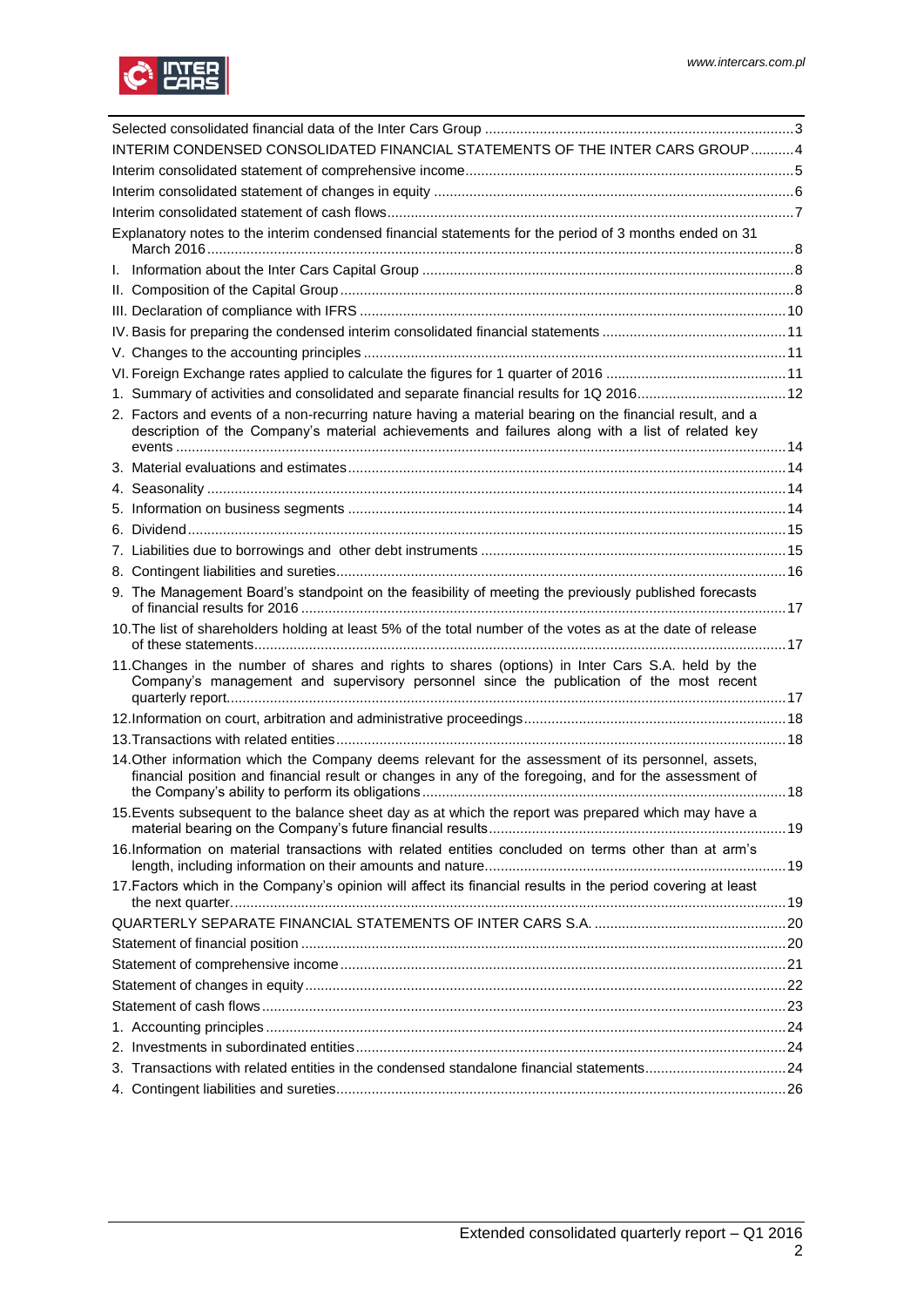

.

# <span id="page-2-0"></span>**Selected consolidated financial data of the Inter Cars Group**

|                                                                 | for the period of 3 months<br>ended on |                           | for the period of 3<br>months ended on |                       |
|-----------------------------------------------------------------|----------------------------------------|---------------------------|----------------------------------------|-----------------------|
|                                                                 | 31/03/2016                             | 31/03/2015                |                                        | 31/03/2016 31/03/2015 |
|                                                                 | in thousand<br><b>PLN</b>              | in thousand<br><b>PLN</b> | <b>EUR '000</b>                        | EUR '000              |
| Information on growth and profits                               |                                        |                           |                                        |                       |
| Sales margin                                                    | 30.0%                                  | 29.3%                     |                                        |                       |
| <b>EBITDA</b>                                                   | 80,203                                 | 56,829                    | 18,412                                 | 13,697                |
| EBITDA as percentage of sales                                   | 6.2%                                   | 5.8%                      |                                        |                       |
| EBITDA (for 12 consecutive months)                              | 271,907                                | 271,553                   | 62,423                                 | 65,452                |
| Net debt / EBITDA                                               | 2.56                                   | 2.00                      |                                        |                       |
| Basic earnings per share (PLN)                                  | 3.59                                   | 2.53                      | 0.83                                   | 0.61                  |
| Diluted earnings per share (PLN)                                | 3.59                                   | 2.53                      | 0.83                                   | 0.61                  |
| Operating profit                                                | 67,719                                 | 44,468                    | 15,547                                 | 10,718                |
| Net profit                                                      | 50,920                                 | 35,811                    | 11,690                                 | 8,631                 |
| <b>Cash flows</b>                                               |                                        |                           |                                        |                       |
| Operating cash flows                                            | 154,104                                | 74,235                    | 35,378                                 | 17,893                |
| Investing cash flows                                            | (37, 696)                              | (22, 791)                 | (8,654)                                | (5, 493)              |
| Financing cash flows                                            | (53,069)                               | (11, 339)                 | (12, 183)                              | (2,733)               |
| <b>Employment and branches</b>                                  |                                        |                           |                                        |                       |
| Employees                                                       |                                        |                           |                                        |                       |
| Parent company                                                  | 365                                    | 339                       |                                        |                       |
| Subsidiaries                                                    | 1,688                                  | 1,380                     |                                        |                       |
| <b>Branches</b>                                                 |                                        |                           |                                        |                       |
| Parent company                                                  | 201                                    | 170                       |                                        |                       |
| <b>Subsidiaries</b>                                             | 200                                    | 167                       |                                        |                       |
|                                                                 | As at                                  |                           | As at                                  |                       |
|                                                                 | 31/03/2016                             | 31/12/2015                |                                        | 31/03/2016 31/12/2015 |
| <b>Consolidated statement of the financial</b><br>situation     | in thousand<br><b>PLN</b>              | in thousand<br><b>PLN</b> | <b>EUR '000</b>                        | EUR '000              |
| Cash and cash equivalents                                       | 136,355                                | 73,016                    | 31,945                                 | 17,134                |
| Balance sheet total                                             | 2,800,831                              | 2,506,364                 | 656,178                                | 588,141               |
| Loans, borrowings and finance lease                             | 832,910                                | 804,645                   | 195,134                                | 188,817               |
| Equity attributable to the shareholders of the<br>parent entity | 1,256,335                              | 1,205,878                 | 294,334                                | 282,970               |

The following exchange rates were applied to calculate selected financial data in EUR:

- for balance sheet items the National Bank of Poland exchange rate of 31 March 2016 1 EUR = PLN 4.2684, and the National Bank of Poland exchange rate of 31 March 2015 - 1 EUR = PLN 4.0890 and the National Bank of Poland exchange rate of 31 December 2015 – 1 EUR = PLN 4.2615.
- for the profit and loss account and cash flow items the National Bank of Poland Exchange rate constituting the average National Bank of Poland exchange rate announced on the last day of each month of the first quarter of 2016 and 2015, respectively: 1 EUR = PLN 4.3559 and 1 EUR = PLN 4.1489 PLN.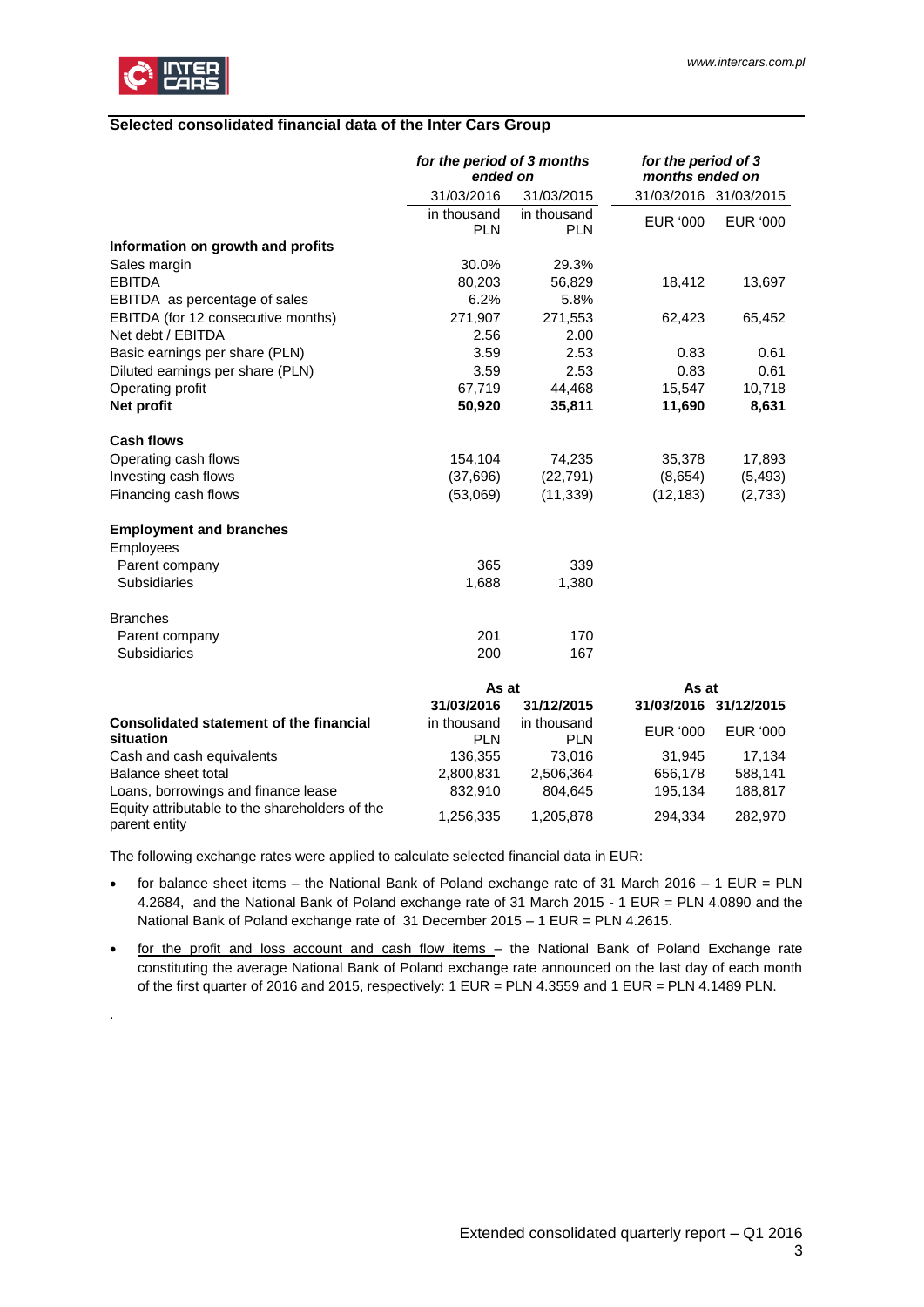# <span id="page-3-0"></span>**INTERIM CONDENSED CONSOLIDATED FINANCIAL STATEMENTS OF THE INTER CARS GROUP**

| (in thousand PLN)<br><b>ASSETS</b>                                 | 31/03/2016 | 31/12/2015 |
|--------------------------------------------------------------------|------------|------------|
| <b>Non-current assets</b>                                          |            |            |
| Property, plant and equipment                                      | 421,762    | 392,802    |
| Investment property                                                | 24,685     | 24,685     |
| Intangible assets                                                  | 150,350    | 152,070    |
| Investments in related entities<br>Investments available for sales | 810<br>301 | 810<br>301 |
| Receivables                                                        | 14,995     | 15,467     |
| Deferred tax assets                                                | 50,660     | 56,806     |
|                                                                    | 663,563    | 642,941    |
| <b>Current assets</b>                                              |            |            |
| Inventories                                                        | 1,397,265  | 1,251,716  |
| Trade and other receivables                                        | 595,191    | 528,446    |
| Corporate income tax receivables                                   | 8,457      | 10,245     |
| Cash and cash equivalents                                          | 136,355    | 73,016     |
|                                                                    | 2,137,268  | 1,863,423  |
| <b>TOTAL ASSETS</b>                                                | 2,800,831  | 2,506,364  |
| <b>LIABILITIES</b>                                                 |            |            |
| Share capital                                                      | 28,336     | 28,336     |
| Share premium account                                              | 259,530    | 259,530    |
| Statutory reserve funds                                            | 645,998    | 645,998    |
| Other capital reserves                                             | 5,935      | 5,935      |
| Foreign exchange gains /losses in subsidiaries                     | (10, 676)  | (10, 213)  |
| Retained earnings                                                  | 327,212    | 276,292    |
| <b>Equity</b>                                                      | 1,256,335  | 1,205,878  |
| <b>Long-term liabilities</b>                                       |            |            |
| Loan, borrowing and finance lease liabilities                      | 427,825    | 427,478    |
| Other long-term liabilities                                        | 6,767      | 8,530      |
| Deferred corporate income tax reserve                              | 28,679     | 33,046     |
|                                                                    | 463,271    | 469,054    |
| <b>Short-term liabilities</b>                                      |            |            |
| Trade and other liabilities                                        | 667,209    | 439,137    |
| Loan, borrowing and finance lease liabilities                      | 405,085    | 377,167    |
| Employee benefits                                                  | 8,352      | 6,718      |
| Income tax liabilities                                             | 579        | 8,410      |
|                                                                    | 1,081,225  | 831,432    |
| <b>TOTAL LIABILITIES</b>                                           | 2,800,831  | 2,506,364  |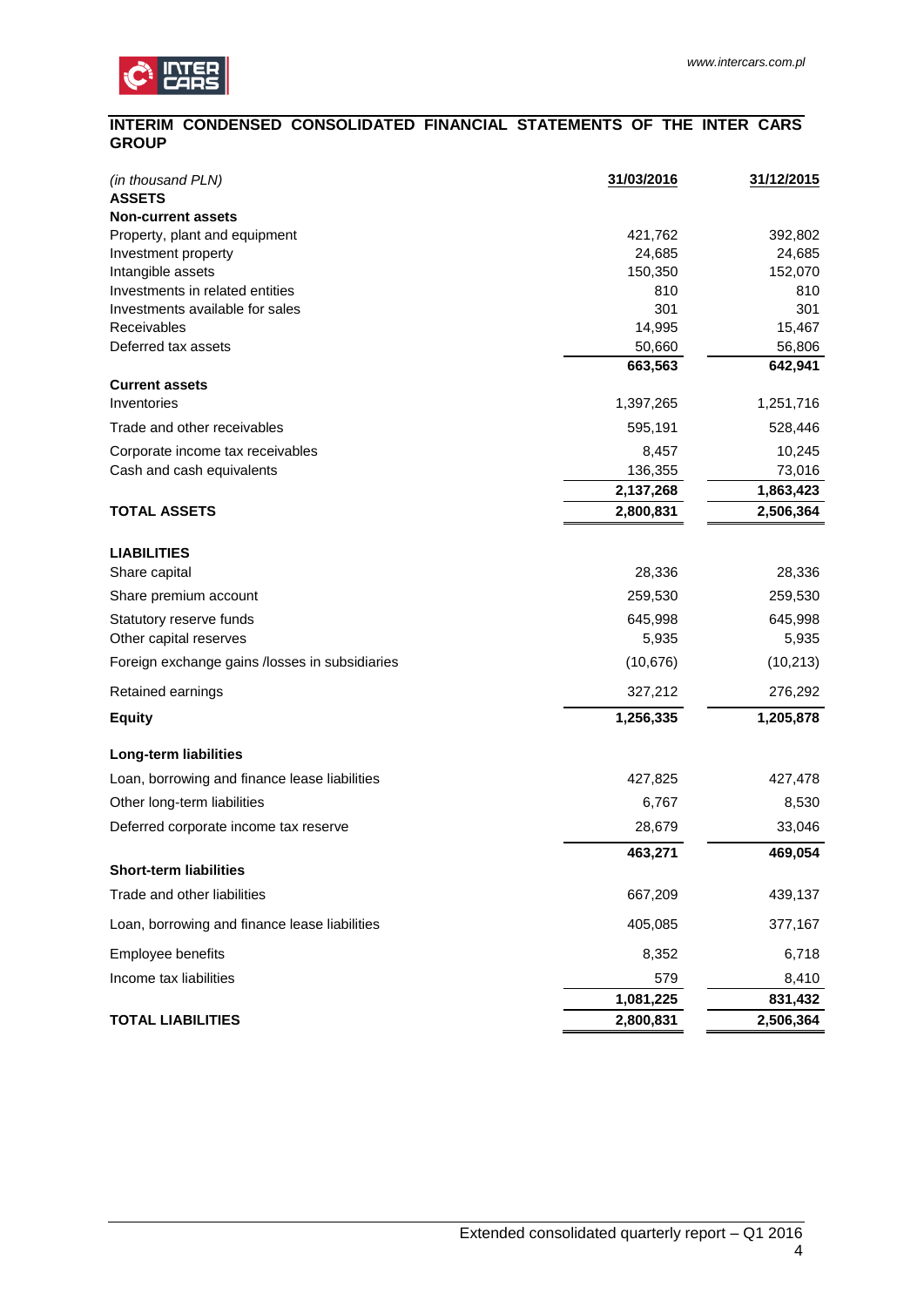

# <span id="page-4-0"></span> **Interim consolidated statement of comprehensive income**

| for the period of 3 months ended on<br>(in thousand PLN)        |            |            |
|-----------------------------------------------------------------|------------|------------|
|                                                                 | 31/03/2016 | 31/03/2015 |
| <b>Continued activity</b>                                       |            |            |
| Sales revenues                                                  | 1,303,498  | 982,555    |
| Cost of sales                                                   | (912, 399) | (694, 210) |
| <b>Gross profit on sales</b>                                    | 391,099    | 288,345    |
| Other operating income                                          | 5,379      | 2,206      |
| Costs of sales and administrative costs                         | (179, 145) | (136, 661) |
| Distribution expenses                                           | (144, 325) | (106, 979) |
| Other operating expenses                                        | (5,289)    | (2, 443)   |
| <b>Operating profit</b>                                         | 67,719     | 44,468     |
| Financial income                                                | 1,812      | 705        |
| Foreign exchange gains/losses                                   | (1, 295)   | 2,718      |
| Financial expenses                                              | (7, 414)   | (6,005)    |
| <b>Profit before tax</b>                                        | 60,822     | 41,886     |
| Income tax                                                      | (9,902)    | (6,075)    |
| Net profit                                                      | 50,920     | 35,811     |
| Attributable to:                                                |            |            |
| shareholders of the parent company                              | 50,920     | 35,811     |
|                                                                 | 50,920     | 35,811     |
| <b>OTHER COMPREHENSIVE INCOME</b>                               |            |            |
| Foreign exchange gains /losses                                  | (463)      | (5,789)    |
| Total other comprehensive income, net                           | (463)      | (5,789)    |
| <b>COMPREHENSIVE INCOME</b>                                     | 50,457     | 30,022     |
| Net profit attributable to:                                     |            |            |
| - the shareholders of the parent entity                         | 50,457     | 30,022     |
|                                                                 | 50,457     | 30,022     |
| Comprehensive income attributable to:                           |            |            |
| - the shareholders of the parent entity<br>- minority interests | 50,457     | 30,022     |
|                                                                 | 50,457     | 30,022     |
| Earnings per share (PLN)                                        |            |            |
| - basic                                                         | 3.59       | 2.53       |
| - diluted                                                       | 3.59       | 2.53       |
| Number of shares                                                | 14,168,100 | 14,168,100 |
| Number of shares to be diluted                                  | 14,168,100 | 14,168,100 |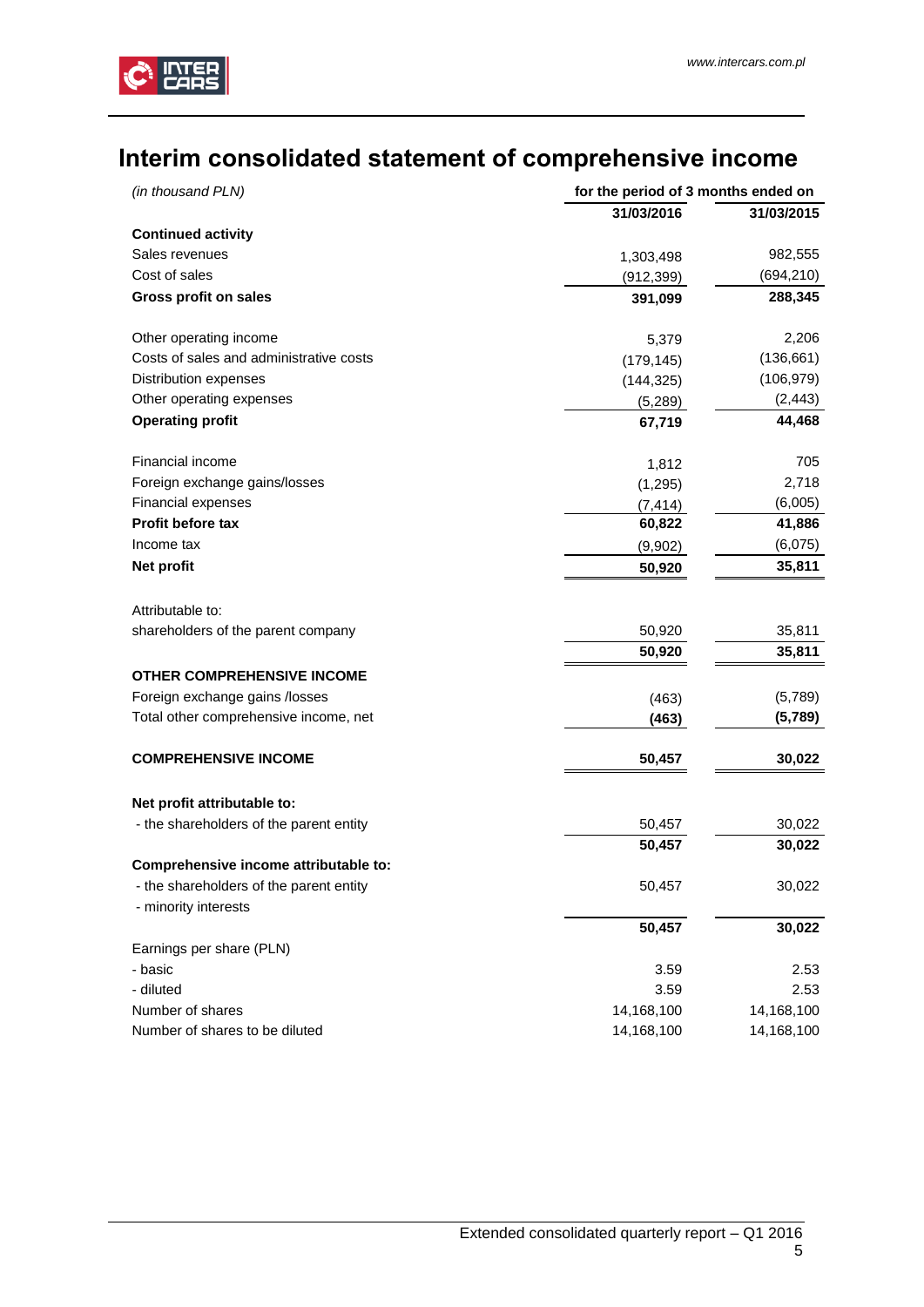

# **Interim consolidated statement of changes in equity**

#### **for the period from 01 January 2016 to 31 March 2016**

|                                | (in thousand PLN) | Share<br>capital | Share premium<br>account | Statutory<br>reserve<br>funds | Foreign<br>exchange<br>gains<br>/losses | Other<br>capital<br>reserves | Retained<br>earnings     | <b>Equity</b><br>attributable to<br>the<br>shareholders<br>of the parent<br>entity |
|--------------------------------|-------------------|------------------|--------------------------|-------------------------------|-----------------------------------------|------------------------------|--------------------------|------------------------------------------------------------------------------------|
| As at 01 January 2016          |                   | 28,336           | 259,530                  | 645,998                       | (10, 213)                               | 5,935                        | 276,292                  | 1,205,878                                                                          |
| Profit in the reporting period |                   |                  |                          | -                             |                                         | ٠                            | 50,920                   | 50,920                                                                             |
| Foreign exchange gains /losses |                   | ۰                | $\overline{\phantom{0}}$ | -                             | (463)                                   | ٠                            |                          | (463)                                                                              |
| Total comprehensive income     |                   |                  | $\overline{\phantom{0}}$ |                               | (463)                                   |                              | $\overline{\phantom{0}}$ | (463)                                                                              |
| As at 31 March 2016            |                   | 28,336           | 259.530                  | 645,998                       | (10, 676)                               | 5,935                        | 327,212                  | 1,256,335                                                                          |

<span id="page-5-0"></span>**for the period from 01 January 2015 to 31 March 2015**

|                                          | (in thousand PLN) | Share<br>capital | Share premium<br>account | Statutory<br>reserve<br>funds | Foreign<br>exchange<br>gains<br>/losses | Other<br>capital<br>reserves | Retained<br>earnings | <b>Equity</b><br>attributable to<br>the<br>shareholders<br>of the parent<br>entity |
|------------------------------------------|-------------------|------------------|--------------------------|-------------------------------|-----------------------------------------|------------------------------|----------------------|------------------------------------------------------------------------------------|
| As at 01 January 2015                    |                   | 28,336           | 259,530                  | 560,214                       | (6,076)                                 | 5,935                        | 221.109              | 1,069,048                                                                          |
| <b>Statement of comprehensive income</b> |                   |                  |                          |                               |                                         |                              |                      |                                                                                    |
| Profit in the reporting period           |                   |                  |                          |                               |                                         | ۰                            | 35,811               | 35,811                                                                             |
| Other comprehensive income               |                   |                  |                          |                               |                                         |                              |                      |                                                                                    |
| Foreign exchange gains /losses           |                   |                  |                          | $\sim$                        | (5,789)                                 | -                            |                      | (5,789)                                                                            |
| Total comprehensive income               |                   |                  |                          | $\blacksquare$                | (5,789)                                 | $\blacksquare$               | 35,811               | 30,022                                                                             |
| As at 31 March 2015                      |                   | 28,336           | 259,530                  | 560,214                       | (11, 865)                               | 5,935                        | 256,920              | 1,099,070                                                                          |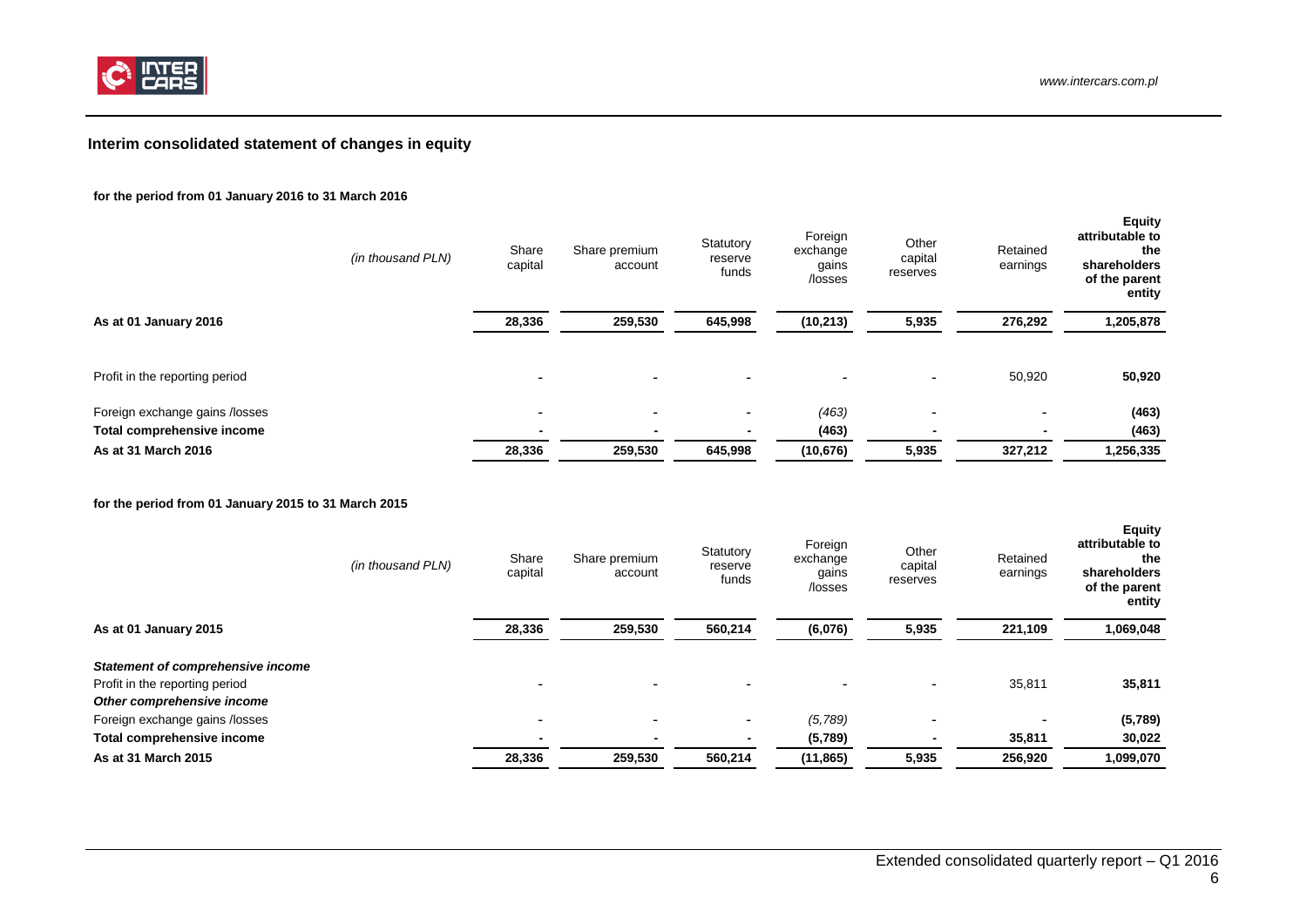

# <span id="page-6-0"></span>**Interim consolidated statement of cash flows**

| (in thousand PLN)                                                                                     | $01/01/2016 -$<br>31/03/2016 | 01/01/2015<br>31/03/2015 |
|-------------------------------------------------------------------------------------------------------|------------------------------|--------------------------|
| Cash flows from operating activities                                                                  |                              |                          |
| Profit before tax                                                                                     | 60,822                       | 41,886                   |
| Adjustments:                                                                                          |                              |                          |
| Depreciation and amortization                                                                         | 12,484                       | 12,361                   |
| Foreign exchange gains /losses                                                                        | (1,264)                      | (2, 246)                 |
| (Profit / loss on investing activities                                                                | (237)                        | (90)                     |
| Net interest                                                                                          | 8,321                        | 5,694                    |
| Other adjustments, net                                                                                | (418)                        | (2,488)                  |
| Operating profit before changes in the working capital                                                | 79,708                       | 55,116                   |
| Change in inventories                                                                                 | (145, 549)                   | (121, 256)               |
| Change in receivables                                                                                 | (66, 567)                    | (15, 914)                |
| Change in short-term liabilities                                                                      | 294,924                      | 162,433                  |
| Cash generated by operating activities                                                                | 164,516                      | 80,379                   |
| Corporate income tax paid                                                                             | (10, 412)                    | (6, 144)                 |
| Net cash from operating activities                                                                    | 154,104                      | 74,235                   |
| Cash flow from investing activities                                                                   |                              |                          |
| Proceeds from the sale of intangible assets, investment property,                                     | 350                          | 307                      |
| property, plant and equipment<br>Acquisition of intangible assets, investment property, and property, |                              |                          |
| plant and equipment                                                                                   | (39,662)                     | (22, 877)                |
| Purchase of shares in associated companies                                                            | (1)                          | (210)                    |
| Repayment of loans granted                                                                            | 1,551                        | 1,156                    |
| Loans granted                                                                                         |                              | (1, 257)                 |
| Interest received                                                                                     | 66                           | 90                       |
| Net cash from investing activities                                                                    | (37,696)                     | (22, 791)                |
| Cash flow from financing activities                                                                   |                              |                          |
| Cash inflows on credits                                                                               | 44,342                       | 38,715                   |
| Repayment of credits                                                                                  |                              | (41, 152)                |
| Payment of finance lease liabilities                                                                  | (19, 186)                    | (3,617)                  |
| Payment of the reverse factoring                                                                      | (71, 863)                    | (563)                    |
| Interest paid                                                                                         | (6, 362)                     | (4,722)                  |
| Net cash from financing activities                                                                    | (53,069)                     | (11, 339)                |
|                                                                                                       |                              |                          |
| Net change in cash and cash equivalents                                                               | 63,339                       | 40,106                   |
| Cash and cash equivalents at the beginning of the period                                              | 73,016                       | 65,829                   |
| Cash and cash equivalents at the end of the period                                                    | 136,355                      | 105,935                  |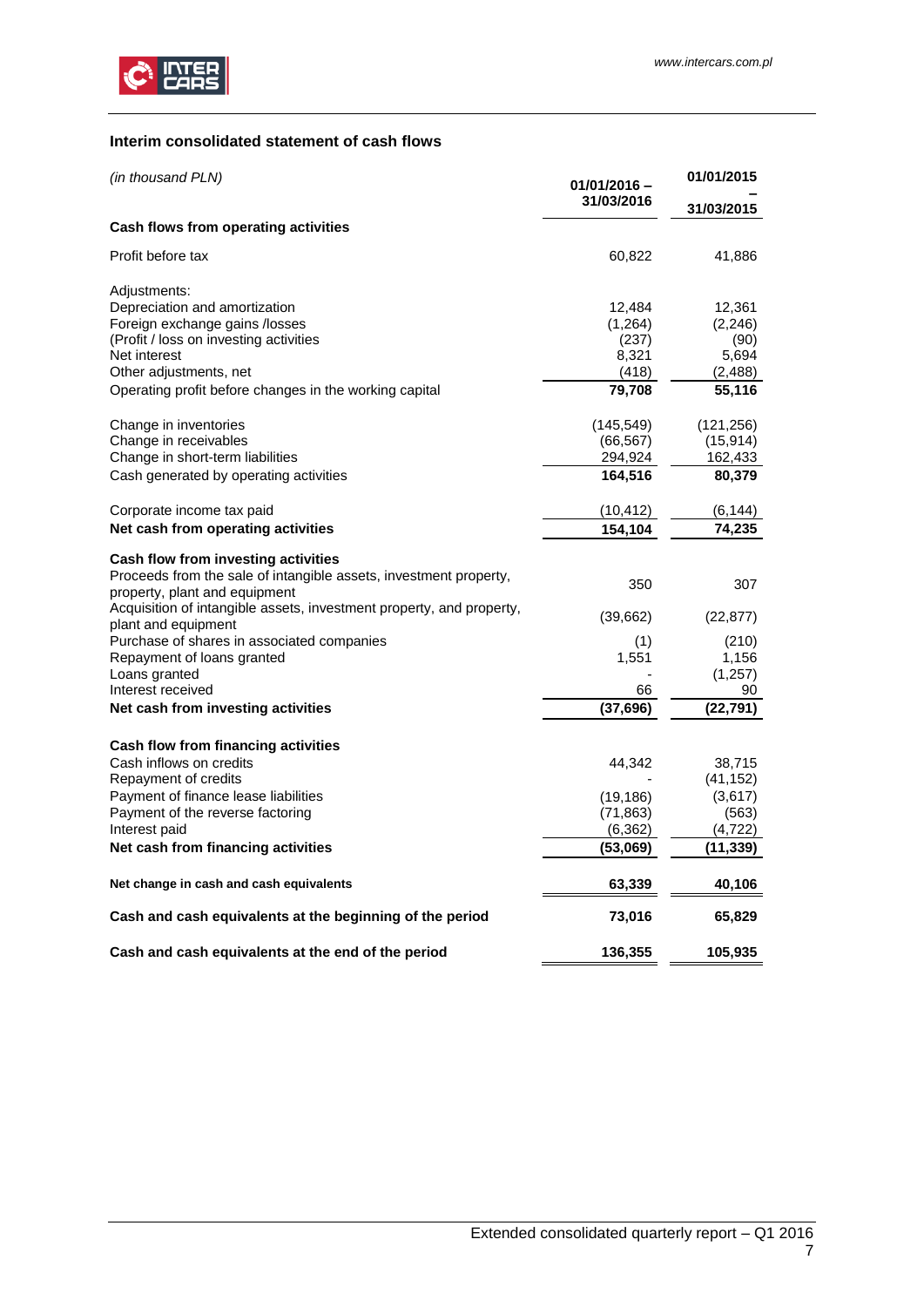

<span id="page-7-0"></span>**Explanatory notes to the interim condensed financial statements for the period of 3 months ended on 31 March 2016**

#### <span id="page-7-1"></span>**I. Information about the Inter Cars Capital Group**

#### **Scope of activities**

The principal activities of Grupa Kapitałowa Inter Cars Spółka Akcyjna (hereinafter referred to as "the Group," "the Inter Cars Capital Group," the Inter Cars Group") are import and distribution of spare parts for passenger cars and commercial vehicles.

## **Registered seat – the parent entity**

Inter Cars S.A. ul. Powsińska 64 02-903 Warsaw Poland

*Central Warehouse:* ul. Gdańska 15 05-152 Czosnów nearby/Warsaw

#### **Contact details**

tel. (+48-22) 714 19 16 fax. (+48-22) 714 19 18 bzarzadu@intercars.eu relacje.inwestorskie@intercars.eu www.intercars.com.pl

#### **Supervisory Board**

Andrzej Oliszewski, President Piotr Płoszajski Tomasz Rusak Michał Marczak Jacek Klimczak

#### **Management Board**

Robert Kierzek, President Krzysztof Soszyński, Vice-President Krzysztof Oleksowicz Witold Kmieciak Wojciech Twaróg

#### **Statutory auditor**

KPMG Audyt Spółka z ograniczoną odpowiedzialnością, spółka komandytowa ul. Inflancka 4A 00-867 Warsaw

#### <span id="page-7-2"></span>**II. Composition of the Capital Group**

The parent company, Inter Cars S.A. ("the Company") is registered in Poland. The interim consolidated financial statements for the period ended on 31 March 2016 contain information about the Company;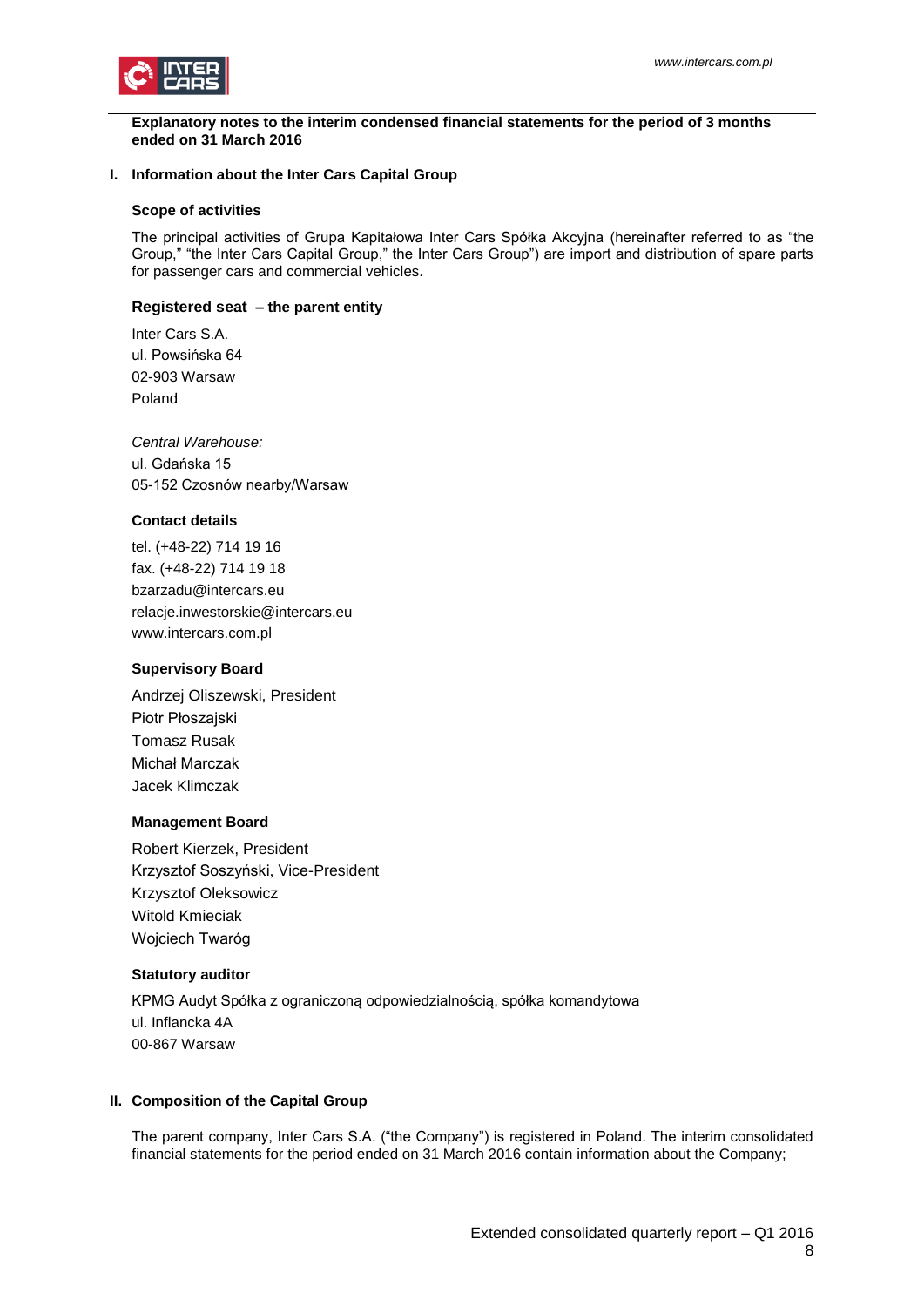

its subsidiaries referred to as the Inter Cars Capital Group ("the Group"), and about the Group's share in related entities.

The consolidated financial statements of the Inter Cars Capital Group for the period ended on 31 December 2015 are available at www.intercars.com.pl.

As at 31 March 2016, the following entities comprised the Inter Cars Capital Group: Inter Cars S.A. as the Parent Entity, and 30 other entities, including:

26 subsidiaries of Inter Cars S.A.

2 indirect subsidiaries of Inter Cars S.A.

The Group also holds shares in related entities.

| Name of entity                                       | Registered<br>seat                       | Scope of activities                                                                                                         | Consolidatio<br>n method | % of the Group's share in<br>the share capital |                   |
|------------------------------------------------------|------------------------------------------|-----------------------------------------------------------------------------------------------------------------------------|--------------------------|------------------------------------------------|-------------------|
|                                                      |                                          |                                                                                                                             |                          | 31/03/2016                                     | 31/03/2015        |
|                                                      |                                          |                                                                                                                             |                          |                                                |                   |
| <b>Parent company</b>                                |                                          |                                                                                                                             |                          |                                                |                   |
| Inter Cars S.A.                                      | Warsaw                                   | Import and distribution of spare<br>parts for passenger cars and<br>commercial vehicles                                     | full                     | Not<br>applicable                              | Not<br>applicable |
| <b>Direct subsidiaries</b>                           |                                          |                                                                                                                             |                          |                                                |                   |
| Inter Cars Ukraine LLC                               | Ukraine,<br>Khmelnitsky                  | Distribution of spare parts for<br>passenger cars and<br>commercial vehicles                                                | full                     | 100%                                           | 100%              |
| Q-service Sp. z o.o.                                 | Cząstków<br>Mazowiecki                   | Advisory services, organization<br>of trainings and seminars<br>related to automotive services<br>and the automotive market | full                     | 100%                                           | 100%              |
| Lauber Sp. z o.o.                                    | Słupsk                                   | Remanufacturing of car parts                                                                                                | full                     | 100%                                           | 100%              |
| Inter Cars Česká republika<br>S.I.O.                 | Czech<br>Republic,<br>Prague             | Distribution of spare parts for<br>passenger cars and<br>commercial vehicles                                                | full                     | 100%                                           | 100%              |
| Feber Sp. z o.o.                                     | Warsaw                                   | Manufacture of motor vehicles,<br>trailers and semi-trailers                                                                | full                     | 100%                                           | 100%              |
| IC Development & Finance<br>Sp. z o.o                | Warsaw                                   | Real estate development and<br>lease                                                                                        | full                     | 100%                                           | 100%              |
| Armatus sp. z o.o.                                   | Warsaw                                   | Distribution of spare parts for<br>passenger cars and<br>commercial vehicles                                                | full                     | 100%                                           | 100%              |
| Inter Cars Slovenská<br>republika s.r.o.             | Slovakia,<br><b>Bratislava</b>           | Distribution of spare parts for<br>passenger cars and<br>commercial vehicles                                                | full                     | 100%                                           | 100%              |
| Inter Cars Lietuva UAB                               | Lithuania,<br>Vilnus                     | Distribution of spare parts for<br>passenger cars and<br>commercial vehicles                                                | full                     | 100%                                           | 100%              |
| JC Auto s.r.o.                                       | Czech<br>Republic,<br>Karvina-<br>Darkom | The Company does not carry<br>out operating activities                                                                      | full                     | 100%                                           | 100%              |
| JC Auto S.A.                                         | Belgium,<br>BrainL'Allued                | Distribution of spare parts for<br>passenger cars and<br>commercial vehicles                                                | full                     | 100%                                           | 100%              |
| Inter Cars Hungária Kft                              | Hungary,<br><b>Budapest</b>              | Distribution of spare parts for<br>passenger cars and<br>commercial vehicles                                                | full                     | 100%                                           | 100%              |
| Inter Cars Italia s.r.l<br>(formerly JC Auto s.r.l.) | Italy, Milan                             | Distribution of spare parts for<br>passenger cars and<br>commercial vehicles                                                | full                     | 100%                                           | 100%              |
| Inter Cars d.o.o.                                    | Croatia,<br>Zagreb                       | Distribution of spare parts for<br>passenger cars and<br>commercial vehicles                                                | full                     | 100%                                           | 100%              |
| Inter Cars Romania S.R.L.                            | Romania,<br>Cluj-Napoca                  | Distribution of spare parts for<br>passenger cars and<br>commercial vehicles                                                | full                     | 100%                                           | 100%              |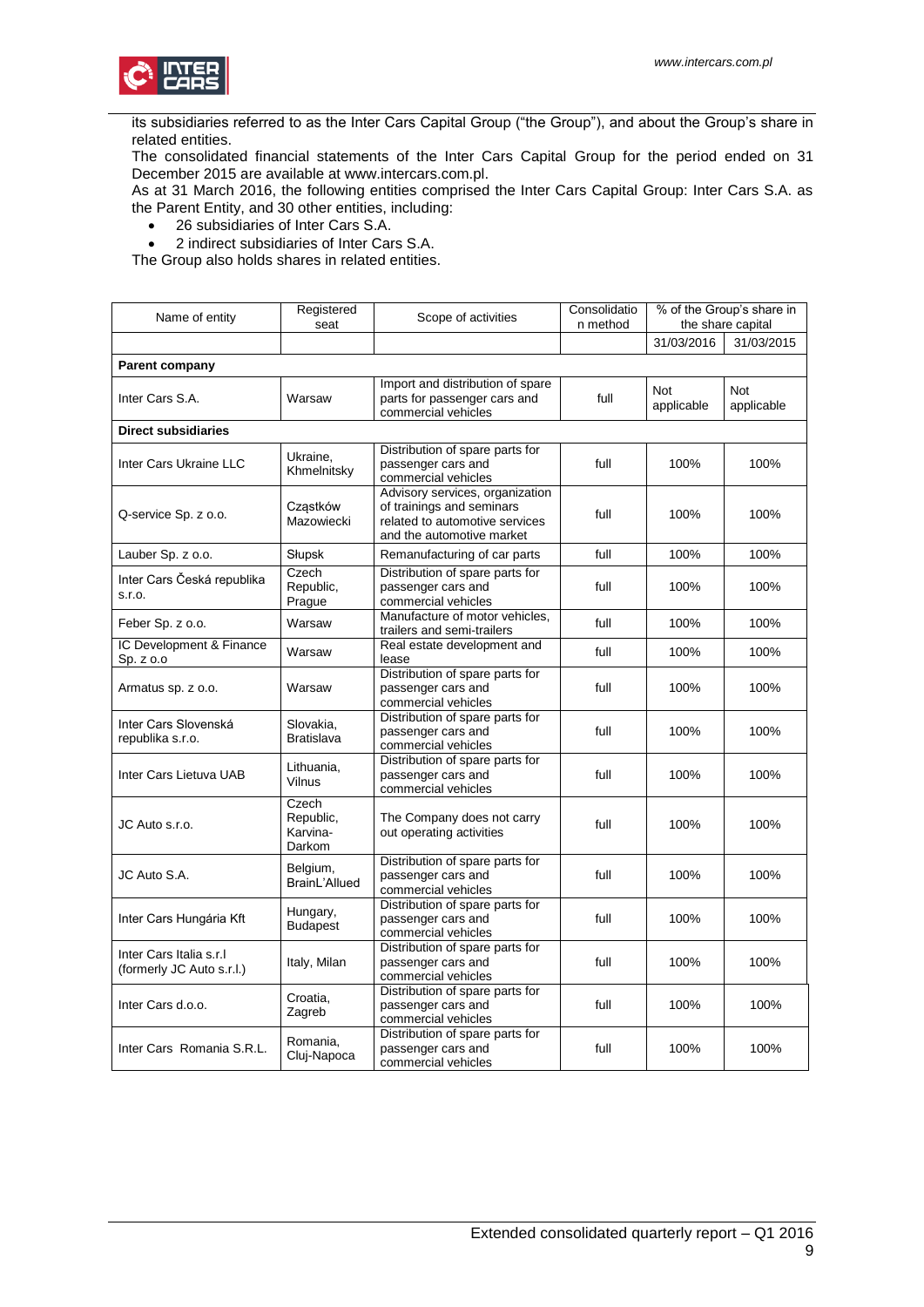

| Name of entity                                      | Registered<br>seat        | Scope of activities                                                                                         | Consolidatio<br>n method | % of the Group's share in<br>the share capital |            |
|-----------------------------------------------------|---------------------------|-------------------------------------------------------------------------------------------------------------|--------------------------|------------------------------------------------|------------|
|                                                     |                           |                                                                                                             |                          | 31/03/2016                                     | 31/03/2015 |
| Inter Cars Cyprus Limited                           | Cyprus,<br>Nicosia        | Distribution of spare parts for<br>passenger cars and<br>commercial vehicles                                | full                     | 100%                                           | 100%       |
| Inter Cars Latvija SIA                              | Latvia, Riga              | Distribution of spare parts for<br>passenger cars and<br>commercial vehicles                                | full                     | 100%                                           | 100%       |
| Cleverlog-Autoteile GmbH                            | Germany,<br><b>Berlin</b> | Distribution of spare parts for<br>passenger cars and<br>commercial vehicles                                | full                     | 100%                                           | 100%       |
| Inter Cars Bulgaria EOOD                            | Bulgaria,<br>Sofia        | Distribution of spare parts for<br>passenger cars and<br>commercial vehicles                                | full                     | 100%                                           | 100%       |
| Inter Cars Marketing<br>Services Sp. z o.o.         | Warsaw                    | Advertising, market and public<br>opinion research                                                          | full                     | 100%                                           | 100%       |
| ILS Sp. z o.o.                                      | Nadarzyn                  | Logistics services                                                                                          | full                     | 100%                                           | 100%       |
| <b>Inter Cars Malta Holding</b><br>Limited          | Malta                     | Assets management                                                                                           | full                     | 100%                                           | 100%       |
| Q-service Truck Sp. z o.o.                          | Warsaw                    | Sale of delivery vans and<br>trucks                                                                         | full                     | 100%                                           | 100%       |
| Inter Cars INT d.o.o.<br>(Slovenia)                 | Slovenia,<br>Ljubljana    | Distribution of spare parts for<br>passenger cars and<br>commercial vehicles                                | full                     | 100%                                           | 100%       |
| Inter Cars Eesti OÜ<br>(Estonia)                    | Estonia,<br>Tallinn       | Distribution of spare parts for<br>passenger cars and<br>commercial vehicles                                | full                     | 100%                                           | 100%       |
| Inter Cars Piese Auto s.r.l. *                      | Chisinău,<br>Moldova      | Distribution of spare parts for<br>passenger cars and<br>commercial vehicles                                | full                     | 100%                                           |            |
| <b>Indirect subsidiaries</b>                        |                           |                                                                                                             |                          |                                                |            |
| Inter Cars Malta Limited                            | Malta                     | Sale of spare parts and<br>advisory services related to<br>automotive services and the<br>automotive market | full                     | 100%                                           | 100%       |
| Aurelia Auto d o o                                  | Croatia                   | Distribution of spare parts and<br>real estate rental                                                       | full                     | 100%                                           | 100%       |
| <b>Associated entities</b>                          |                           |                                                                                                             |                          |                                                |            |
| <b>SMIOC FRENOPLAST</b><br>Bułhak i Cieślawski S.A. | Szczytno                  | Manufacture of friction linings<br>and materials                                                            | equity<br>method         | 49%                                            | 49%        |
| InterMeko Europa Sp. z o.o.                         | Warsaw                    | Control and assessment of<br>spare parts, components and<br>accessories                                     | equity<br>method         | 50%                                            | 100%       |

\* The company started operational activity in 1Q2016

In the reporting period there were no changes in the structure of the entity, including business combinations, takeovers or sales entities of the Capital Group of the Company, long-term investments, division, restructuring or cessation of business activities.

#### **Stock exchange listings**

The shares of Inter Cars S.A., i.e. the parent entity, are listed on the Warsaw Stock Exchange in the continuous trading system.

#### <span id="page-9-0"></span>**III. Declaration of compliance with IFRS**

The condensed interim consolidated financial statements of the Inter Cars Capital Group were prepared for the period of 3 months ended on 31 March 2016.

The condensed interim financial statements covering first quarter of 2016 comply with the requirements of the International Accounting Standard IAS 34 *"Interim Financial Reporting"* related to interim financial statements.

The condensed interim financial statements of the Group are published together with the condensed standalone interim financial statements. The condensed standalone interim financial statements of the Company should be read together with the condensed interim consolidated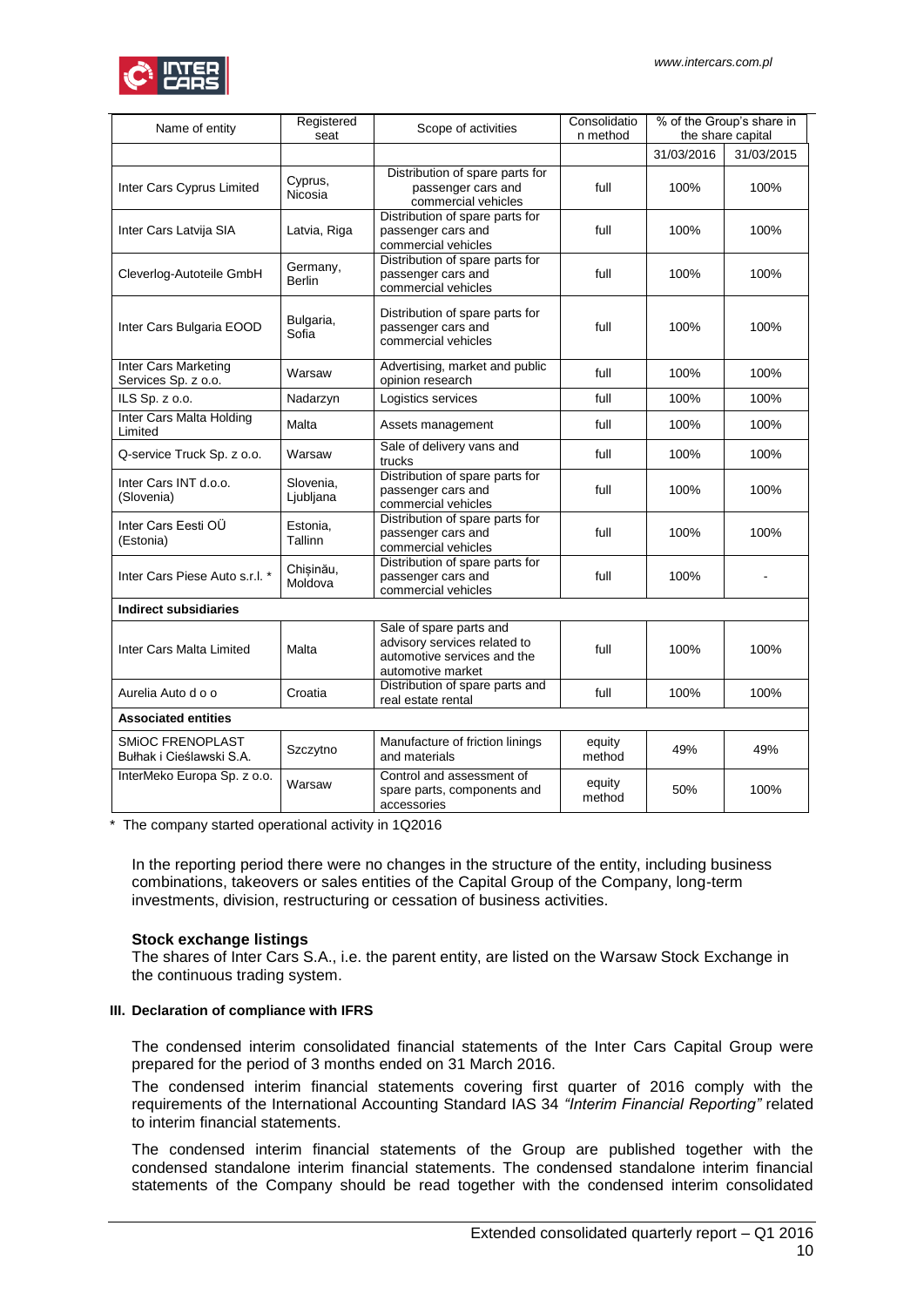

financial statements of the Group in order to have a comprehensive view of the financial result and the financial situation of the company.

Preparation of financial statements in accordance with IFRS requires application of specific accounting estimates. It also requires form the Management Board to use its own judgement with regard to application of the accounting standards adopted by the Group. The areas a higher degree of judgement or complexity, or areas where assumptions and estimates are significant to the financial statements are presented in note 14.

Interim condensed consolidated financial statement of Inter Cars S.A. Capital Group prepared for the period of 3 months ended on 31 March 2016 with explanatory notes to interim condensed financial statements and quarterly financial information of Inter Cars S.A. 1Q 2016 was approved by the Board of Managers for publication on 12 May 2016.

#### <span id="page-10-0"></span>**IV. Basis for preparing the condensed interim consolidated financial statements**

With the exception of the changes described in "Changes to the accounting principles," these condense interim financial statements were prepared by the Inter Cars Capital Group in accordance with the same accounting standards as those applied by the Group to prepare the consolidated financial statements for the period ended on 31 December 2015.

The condensed interim consolidated financial statements were prepared under the assumption that Group will continue as a going concern in the foreseeable future and that there are no circumstances indicating a threat to the continuance of its operations.

All values presented in the condensed interim financial statements are quoted in PLN '000, unless otherwise indicated.

#### <span id="page-10-1"></span>**V. Changes to the accounting principles**

During the reporting period the Group made no changes to the accounting principles.

#### <span id="page-10-2"></span>**VI. Foreign Exchange rates applied to calculate the figures for 1 quarter of 2016**

All financial figures presented in the report in EUR were translated according to the following exchange rates:

|                                            | 2016   | 2015   |
|--------------------------------------------|--------|--------|
| Exchange rate as at 31 March               |        |        |
|                                            | 4.2684 | 4.0890 |
| Average exchange rate in the period from 1 |        |        |
| January to 31 March                        | 4.3559 | 4.1489 |

The following principles have been used to convert data presented in thousand EURO in selected financial data:

- the figures resulting from the profit and loss account the average exchange rate constituting the arithmetic mean of the exchange rates announced by President of the National Bank of Poland on the last day of each month of a given period;
- the figures resulting from the balance sheet the exchange rate as at 31 March constituting the average EUR exchange rate announced on 31 March the President of the National Bank of Poland;
- $\bullet$  for translating the value of the share capital the average EUR exchange rates applicable on the day on which an increase in the share capital was registered.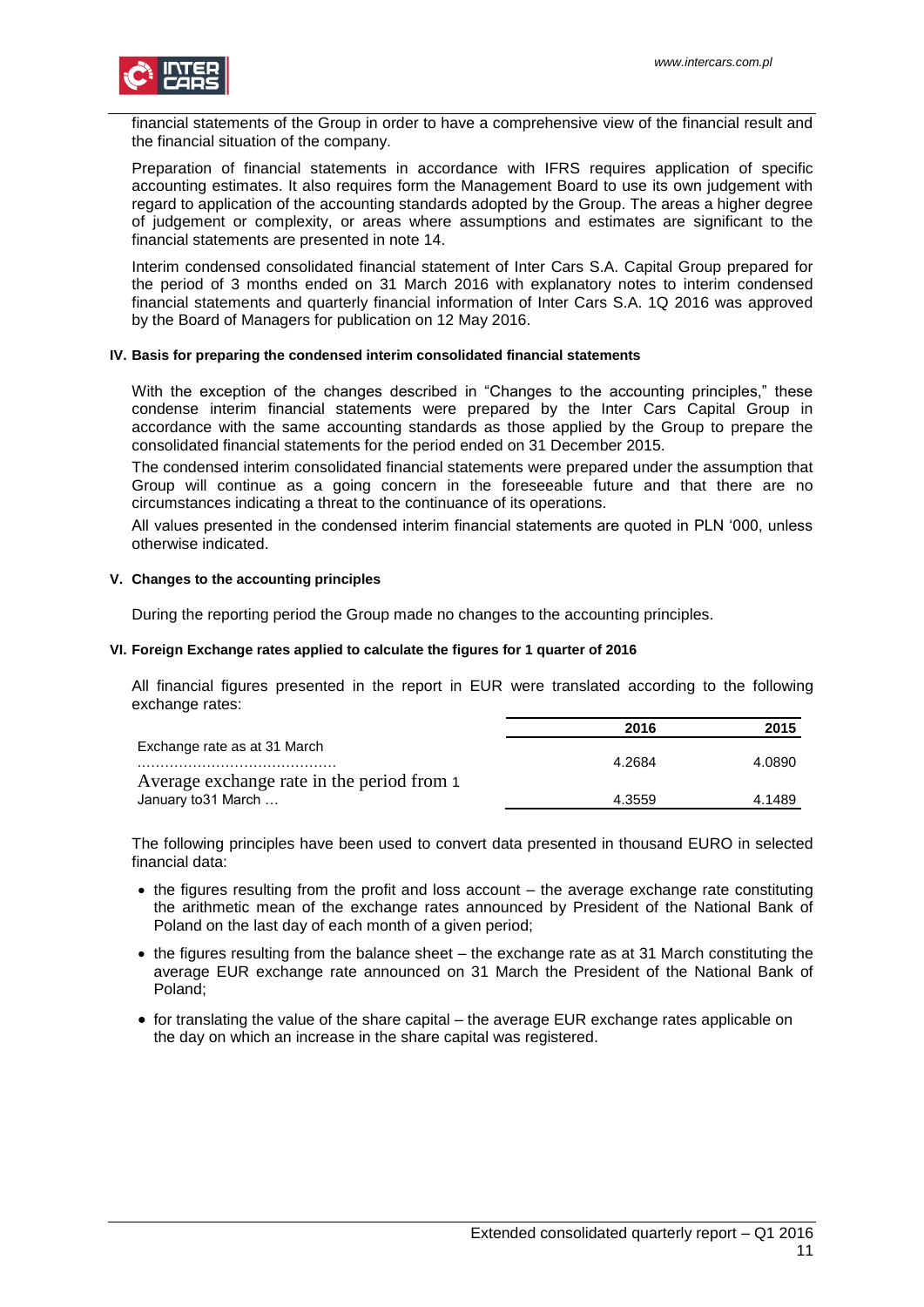

# **OTHER INFORMATION ON THE ACTIVITIES OF THE INTER CARS CAPITAL GROUP**



#### <span id="page-11-0"></span>**1. Summary of activities and consolidated and separate financial results for 1Q 2016**

## **Summary of financial results of the Inter Cars Group**

- In 1Q 2016, the Group recorded an **32,7% growth of consolidated sales revenues**  compared to the same period of 2015. Our competitive advantage and the still unconsolidated distribution segment are an opportunity for us to continue our development, both at home and abroad.
- **Export sales** understood as sales by the overseas distribution companies, and direct sales by Inter Cars S.A. to foreign clients increased by nearly **43.6%** compared to the analogous period a year ago.
- The revenues of Inter Cars at home accounted for app. **58.5% of the total revenues** of the Capital Group (taking into account consolidation exclusions). The overseas companies account for **34.7%** of the Group's distribution activity. The Polish market remains the basic sales market for the Capital Group.
- Export sales understood as direct sales by Inter Cars S.A. to foreign clients increased by nearly 40% compared to the analogous period a year ago.
- The consolidated sales margin **went up to 30.0% from 29,3%**, an increase by **0.7%**, **up**

**by PLN 102,754** compared to the same period a year ago, whilst the margin level in compared periods was also influenced by the exchange differences.

In the first quarter of 2016, negative influence on percentage margin had negative exchange differences, amounting to PLN 2 million. As at the end of 1 quarter 2015 the gross margin was influenced substantially by exchange differences amounting to PLN 15 million.

Comparing the level of gross percent margin, if we eliminate the influence of these exchange gains/losses on the margin (change by PLN 13m), it would amount to 30.2% as at 31 March 2016, a decrease by 0.7% in comparison to the same period a year ago (30,9%).

The decrease of margin for the reporting period was mostly influenced by:

- a) significant increase of sale in commercial vehicles segment and;
- b) significant increase of sale of low-margin goods, mostly tyres, batteries and lubricants.
- The costs of sales and administration increased by 31,3% compared to the same period of 2015, with sales revenues 32.7% higher, and the ratio of sales costs to revenues decreased slightly from 13.9% to 13.7% compared to 1Q of previous year.

The Board of Directors is expecting further gradual improvement in margins and slower increase of cost in comparison to sales revenue growth in the following quarters, mainly because of implementing remedial actions in logistics, marketing and IT areas.

- **The consolidated net profit went up by 42,2%** compared to the same period of 2015.
- In Q1 2016 the effective tax rate was equal to the anticipated tax rate for 2016.

**Revenues increased in all geographical markets**. The Company has been consistently expanding its business in Central and Eastern Europe. This market displays a large potential of growth and a net profitability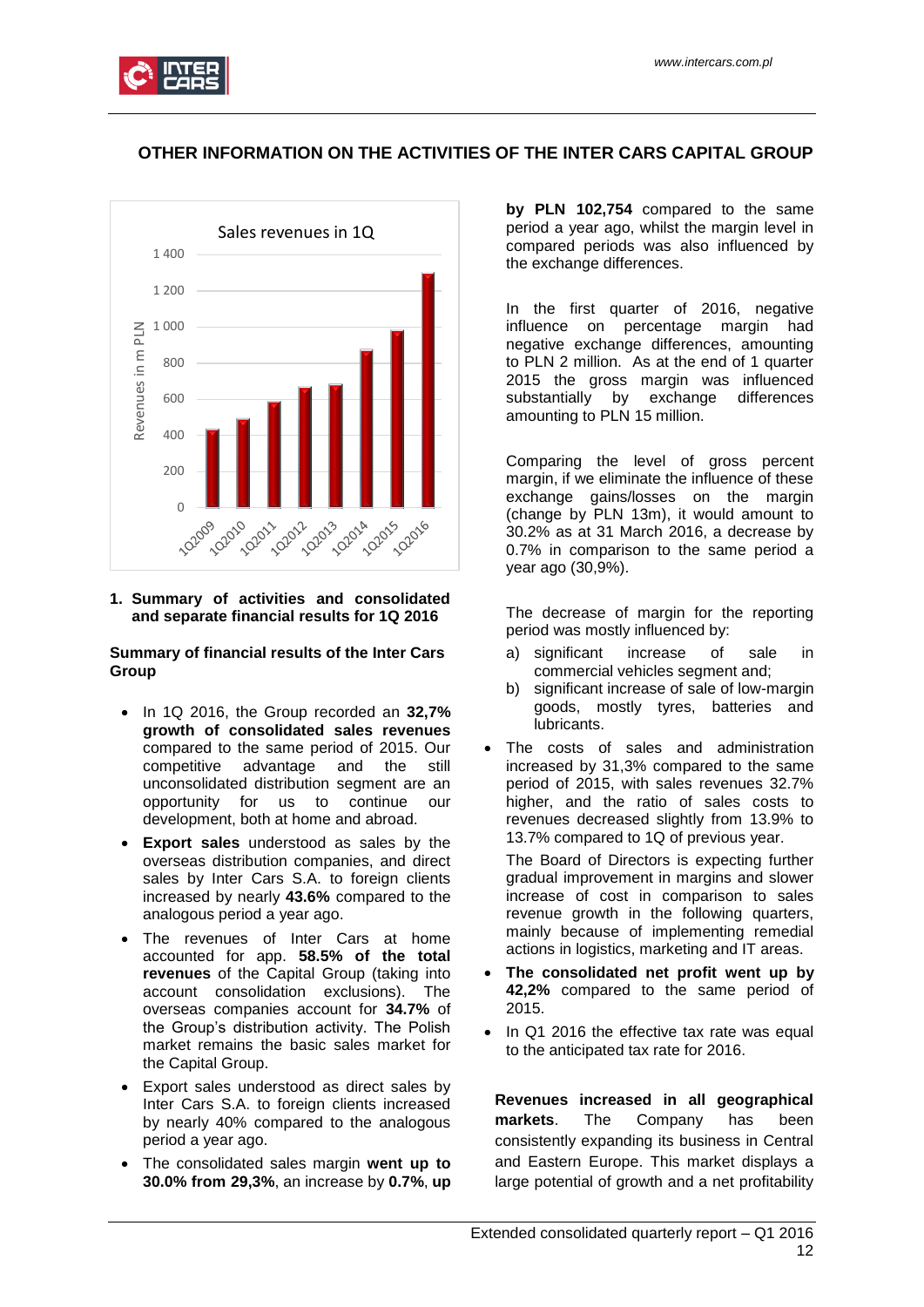

higher than the domestic market. The highest sales dynamics after 1 quarter of 2016 – compared to the same period of the previous year – (after translation to PLN and consolidation exclusions) was recorded by companies in the following countries: Germany (225%), Slovenia (187%), Hungary (72%), Italy (70%), Bulgaria (69%) and Belgium (61%). It should be noted that among companies the biggest impact on the Group's revenues are companies in Romania (56%), Lithuania (30%) and Croatia (45%), as well as in the Czech Republic (25%) and Slovakia (23%).

# **The underlying financial data of the Inter Cars S.A. Group for 1 quarter of 2016 were as follows:**

|                                          | for the period of 3 months<br>ended on |            | for the period of 3 months<br>ended on |            |
|------------------------------------------|----------------------------------------|------------|----------------------------------------|------------|
|                                          | 31/03/2016                             | 31/03/2015 | 31/03/2016                             | 31/03/2015 |
| (1000)                                   | <b>PLN</b>                             | <b>PLN</b> | <b>EUR</b>                             | <b>EUR</b> |
| Profit and loss account (for the period) |                                        |            |                                        |            |
| Sales revenues                           | 1,303,498                              | 982,555    | 299,249                                | 236,823    |
| Gross profit (loss) on sales             | 391,099                                | 288,345    | 89,786                                 | 69,499     |
| Net financial revenues / costs           | (6, 897)                               | (2,582)    | (1,583)                                | (622)      |
| Operating profit (loss)                  | 67,719                                 | 44,468     | 15,547                                 | 10,718     |
| Net profit (loss)                        | 50,920                                 | 35,811     | 11,690                                 | 8,631      |
|                                          |                                        |            |                                        |            |
| <b>Other financial data</b>              |                                        |            |                                        |            |
| Operating cash flows                     | 154,104                                | 74,235     | 35,378                                 | 17,893     |
| Investing cash flows                     | (37, 696)                              | (22, 791)  | (8,654)                                | (5, 493)   |
| Financing cash flows                     | (53,069)                               | (11, 339)  | (12, 183)                              | (2,733)    |
| Basic profit per share                   | 3.59                                   | 2.53       | 0.83                                   | 0.61       |
| Sales margin                             | 30.0%                                  | 29.35%     |                                        |            |
| EBITDA margin                            | 6.2%                                   | 5.78%      |                                        |            |
|                                          |                                        |            |                                        |            |
| Balance sheet (as at)                    | 31/03/2016                             | 31/12/2015 | 31/03/2016                             | 31/12/2015 |
| Cash and cash equivalents                | 136,355                                | 73,016     | 31,945                                 | 17,134     |
| Balance sheet total                      | 2,800,831                              | 2,506,364  | 656,178                                | 588,141    |
| Loans, borrowings and finance lease      | 832,910                                | 804,645    | 195,134                                | 188,817    |
| Equity                                   | 1,256,335                              | 1,205,878  | 294,334                                | 282,970    |

# **Overview of the financial results of the parent company – Inter Cars**

The underlying financial data of Inter Cars S.A. were as follows:

|                                                 | for the period of 3 months<br>ended on |            | for the period of 3 months<br>ended on |            |
|-------------------------------------------------|----------------------------------------|------------|----------------------------------------|------------|
|                                                 | 31/03/2016                             | 31/03/2015 | 31/03/2016                             | 31/03/2015 |
| (1000)                                          | <b>PLN</b>                             | <b>PLN</b> | <b>EUR</b>                             | EUR        |
| <b>Profit and loss account</b> (for the period) |                                        |            |                                        |            |
| Sales revenues                                  | 1,040,391                              | 846,444    | 238,846                                | 204,016    |
| Gross profit (loss) on sales                    | 246,411                                | 196,066    | 56,569                                 | 47,257     |
| License fees                                    | (16, 194)                              | (13, 373)  | (3,718)                                | (3,223)    |
| Net financial revenues / costs                  | (4, 943)                               | (1, 975)   | (1, 135)                               | (476)      |
| Operating profit (loss)                         | 18,732                                 | 11,216     | 4,300                                  | 2,703      |
| Net profit (loss)                               | 11,189                                 | 7,421      | 2,569                                  | 1,789      |
| <b>Other financial data</b>                     |                                        |            |                                        |            |
| Operating cash flows                            | 108,552                                | 56,152     | 24,921                                 | 13,534     |
| Investing cash flows                            | (47, 950)                              | (46,331)   | (11,008)                               | (11, 167)  |
| Financing cash flows                            | (49,426)                               | (5,530)    | (11, 347)                              | (1, 333)   |
| Basic profit per share                          | 0.79                                   | 0.52       | 0.18                                   | 0.13       |
| Sales margin                                    | 23.7%                                  | 23.2%      |                                        |            |
| <b>EBITDA</b> margin                            | 2.4%                                   | 2.2%       |                                        |            |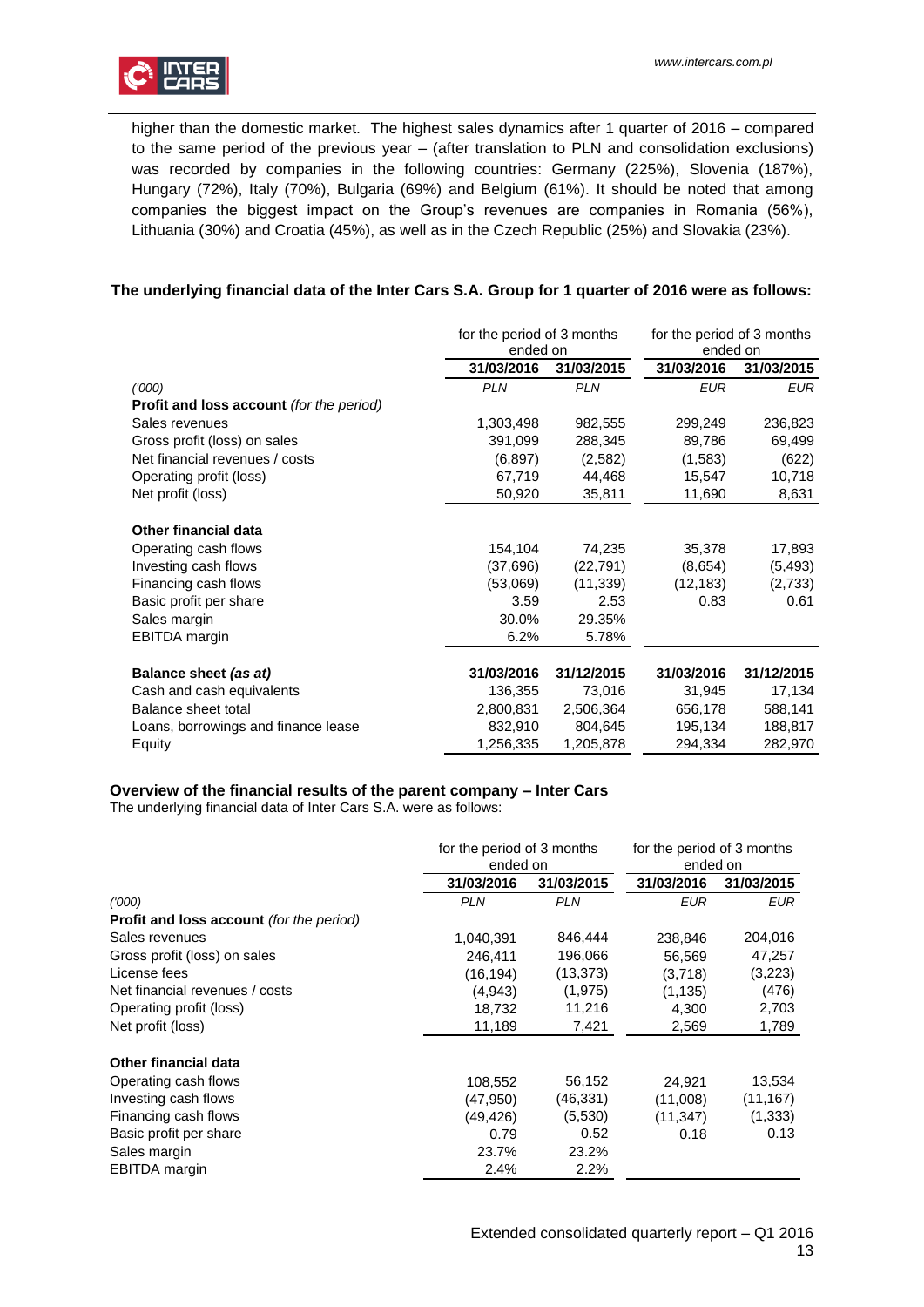

| Balance sheet (as at)               | 31/03/2016 | 31/12/2015 | 31/03/2016 | 31/12/2015 |
|-------------------------------------|------------|------------|------------|------------|
| Cash and cash equivalents           | 27.160     | 15.983     | 6.363      | 3.751      |
| Balance sheet total                 | 2.529.022  | 2.300.531  | 592.499    | 539.841    |
| Loans, borrowings and finance lease | 879.545    | 849.939    | 206.060    | 199.446    |
| Equity                              | 1.025.259  | 1.014.071  | 240.197    | 237.961    |

**The sales revenues** in Q1 2016 were **22.9% higher** than in the same period of last year.

**The gross sales profit** in Q1 2016 amounted to PLN 246,411 and was higher by PLN 50,345 in comparison to the same period of 2015. **The sales margin** for 1 quarter of 2016 was 23.7% (compared to 23.2% in 1 quarter of 2015).

**Distribution costs** – the share of the entity managing the branch in the margin earned. The sales margin generated by a branch is divided between the branch and Inter Cars in the 50/50 ratio. The branch system is based on the assumption of entrusting management of a distribution point (branch) to external entities. Sales are made on behalf of Inter Cars.

**Financial revenues and costs** include primarily costs and revenues due to interest on credits. In Q1 2016, the Company incurred PLN 6,027k of these costs.

**Liabilities resulting from credits, loans, debt securities and finance lease** as at 31 March 2016 amounted to PLN 879,545 thousand.

## <span id="page-13-0"></span>**2. Factors and events of a non-recurring nature having a material bearing on the financial result, and a description of the Company's material achievements and failures along with a list of related key events**

# **The major events affecting the current and future business activity of the Inter Cars Group:**

- The consolidated EBITDA for 12 months cumulatively for the period ending on 31 March 2016 amounted to PLN 271,907 thousand (cumulatively as a profit on operating activity plus depreciation) and was PLN 354 thousand higher compared to 2015.
- The net debt /EBITDA ratio was 2.56 compared to 2.00 as at 31 March 2015.

#### <span id="page-13-1"></span>**3. Material evaluations and estimates**

The preparation of the condensed consolidated interim financial statements in conformity with the EU IFRS requires the Company's Management Board to use evaluations and estimates that affect the application of accounting principles and reported amounts of assets and liabilities, income and expenses. The judgements and estimates are reviewed on an ongoing basis. Revisions to estimates are recognized in the period in which the estimate is revised.

Information on particularly significant areas that are subject to evaluations and estimates and that affect the interim financial statements did not change from the information presented in the annual financial statements as at 31 December 2015.

# <span id="page-13-2"></span>**4. Seasonality**

Sales revenues display a slight degree of seasonality, with Q1 usually constituting app. 22% of the annual sales revenues.

# <span id="page-13-3"></span>**5. Information on business segments**

Structure of Inter Cars Capital Group results from strategy of geographical expansion in distribution of automotive spare parts (Inter Cars Ukraine LLC, Inter Cars Česká republika s.r.o., JC Auto s.r.o., Inter Cars Slovenská republika s.r.o., Inter Cars Lietuva UAB, Inter Cars d.o.o, Inter Cars Hungária Kft., JC Auto S.A, JC Auto s.r.l, Inter Cars Romania s.r.l., Inter Cars Latvija SIA, Inter Cars Bulgaria EOOD, Cleverlog-Autoteile GmbH, Inter Cars Eesti OÜ, Inter Cars INT d.o.o. (Slovenia), Inter Cars Piese Auto s.r.l. (Moldavia) and development of supporting projects for core business (Lauber Sp. z .o.o., Feber Sp. z o.o., Q-Service Sp. z .o.o., IC Develoment & Finance Sp. z .o.o., Armatus Sp. z o.o., Inter Cars Cyprus Limited, Inter Cars Marketing Services Sp. z o.o., ILS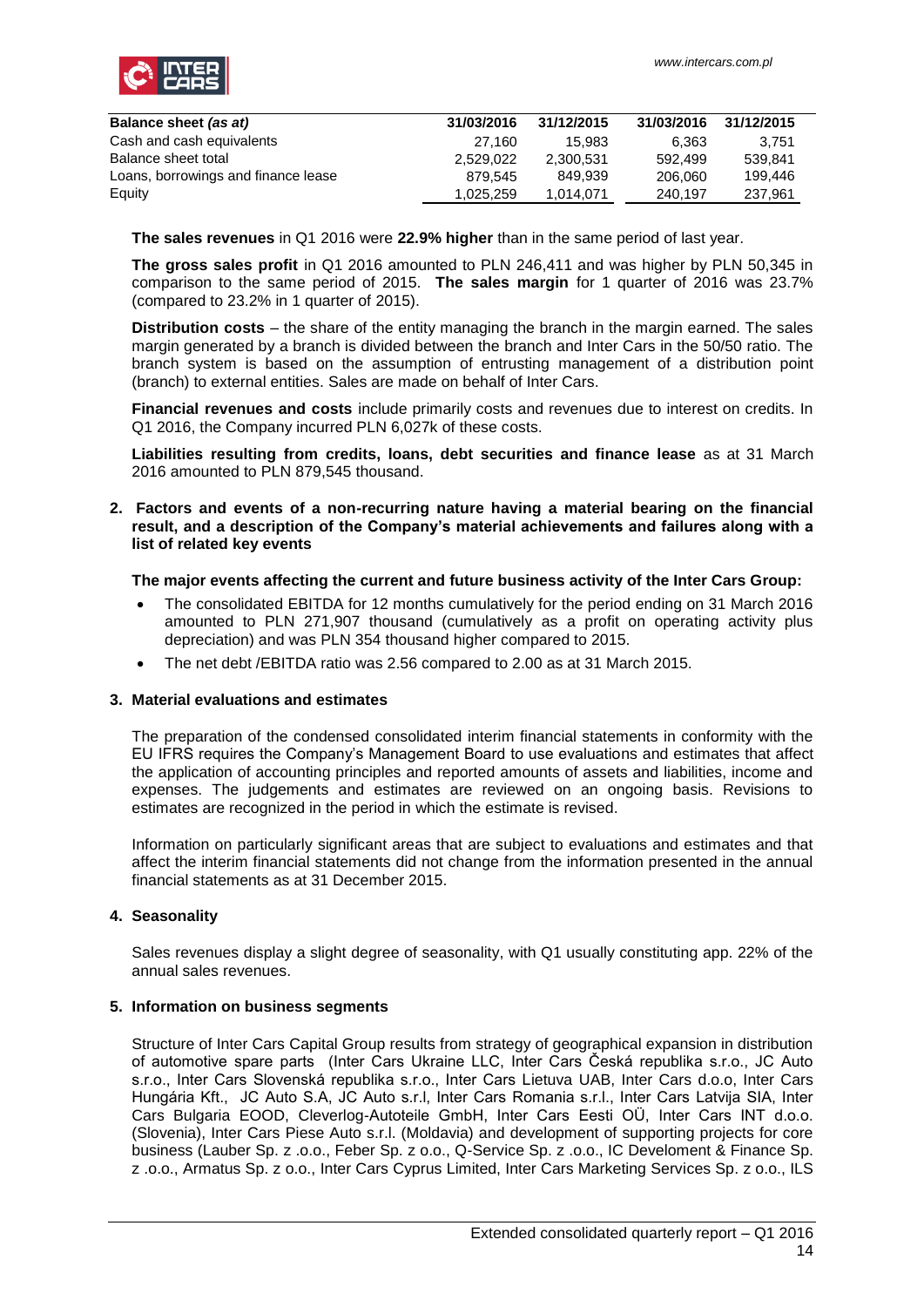

Sp. z o.o., Inter Cars Malta Holding, Inter Cars Malta Limited, Q-Service Truck Sp. Z o.o., Aurelia Auto d o o).

The above mentioned entities were consolidated with the full method as at 31 March 2016. Financial data of FRENOPLAST and InterMeko Europe Sp. z o.o. were consolidated using equity method.

The core business of the Inter Cars S.A. Capital Group is the sale of spare parts. In addition, the companies Feber, Lauber, IC Development and ILS Sp. z o.o. are active in other business segments, such as the manufacture of semi-trailers, recovery of spare parts, real estate development and logistics.

The Inter Cars Capital Group applies uniform accounting principles to all segments. Transactions between particular segments are carried out at arm's length. The above-mentioned transactions were eliminated from these condensed consolidated quarterly financial statements.

#### **Information on business segments**

#### **for the period of 3 months ended on 31 March 2016**

|                          | Sale of spare<br>parts | Other<br>seaments | <b>Eliminations</b> | Total     |
|--------------------------|------------------------|-------------------|---------------------|-----------|
| External sales           | 1.264.864              | 38.634            | $\sim$              | 1.303.498 |
| Inter-segment sales      | 10.417                 | 76.318            | (86.735)            |           |
| <b>Profit before tax</b> | 47.150                 | 7.914             | 5.758               | 60.822    |

#### **for the period of 3 months ended on 31 March 2015**

|                          | Sale of spare<br>parts | Other<br>seaments | <b>Eliminations</b> | Total   |
|--------------------------|------------------------|-------------------|---------------------|---------|
| External sales           | 961.412                | 21.143            | -                   | 982.555 |
| Inter-segment sales      | 3.713                  | 66.473            | (70.186)            |         |
| <b>Profit before tax</b> | 42.969                 | 2.334             | (3.417)             | 41.886  |

#### **Assets by operating segments**

|                             | <b>Status as at</b><br>31/03/2016 | Status as at<br>31/12/2015 |
|-----------------------------|-----------------------------------|----------------------------|
| Sale of spare parts segment | 4.095.369                         | 3.389.303                  |
| Other segments              | 425.898                           | 267.884                    |
| Eliminations                | (1.720.463)                       | (1,393,987)                |
|                             | 2,800,831                         | 2,263,200                  |

## <span id="page-14-0"></span>**6. Dividend**

In the reporting period, no dividend was distributed by Inter Cars S.A.

The Board of Directors recommended distribution of the dividend of profit worked out for the year 2015 in the amount of PLN 10,059 thousand, i.e. PLN 0.71 per share.

#### <span id="page-14-1"></span>**7. Liabilities due to borrowings and other debt instruments**

#### **The syndicated credit facility agreement**

The terms and conditions of the syndicated credit facility agreement are described in the annual consolidated financial statements of the Group.

#### **Bank credits concluded directly by subsidiary companies**

In the reporting period subsidiary companies did not conclude any new credit agreements.

Conditions of credit facility agreements have been described in consolidated financial statements of the Group.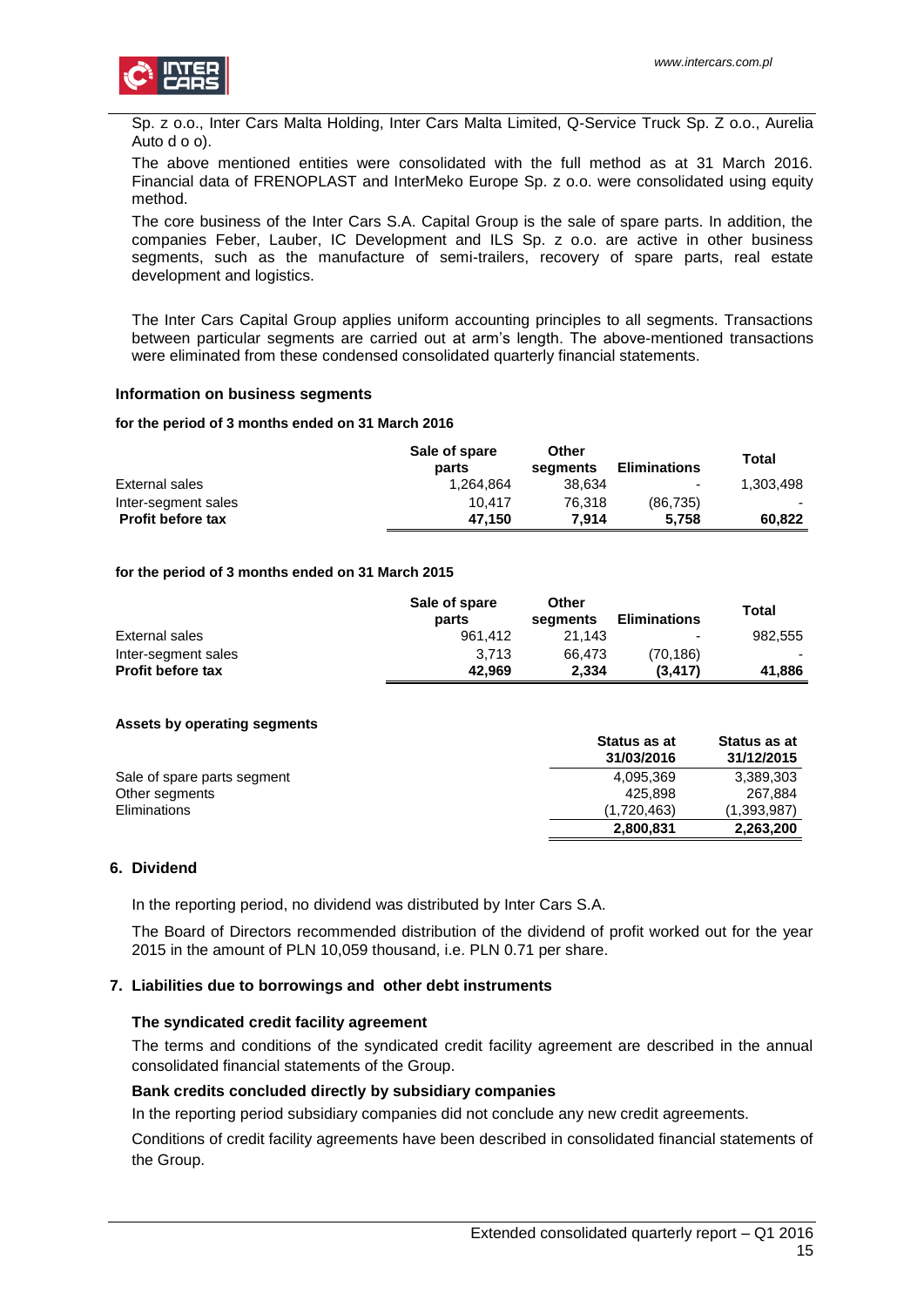

| Current loans and borrowings at nominal value                 | Contractual<br>amount (limit) | Used    | Maturity<br>date |
|---------------------------------------------------------------|-------------------------------|---------|------------------|
| Syndicated credit                                             | 383,000                       | 280,299 | 18-11-2016       |
| Raiffeisen a.s. (Inter Cars Česká republika s.r.o)            | 23,670                        | 23.655  | 31-05-2016       |
| Citibank Europe PLC (Inter Cars Česká republika s.r.o)        | 17.074                        | 17.074  | 31-05-2016       |
| Citibank Europe PLC (Inter Cars Slovenská republika<br>S.I.O. | 21,342                        | 21.342  | 24-02-2017       |
| ING Bank N.V (Inter Cars Romania s.r.l.)                      | 40,775                        | 26,959  | 28-04-2017       |
|                                                               | 485,861                       | 369,329 |                  |
|                                                               |                               |         |                  |
| Non-current loans and borrowings                              | Contractual<br>amount (limit) | Used    | Maturity<br>date |
| Syndicated credit                                             | 270,000                       | 270,000 | 18-11-2017       |
|                                                               | 270.000                       | 270.000 |                  |

## **Issuance of bonds**

The terms and conditions of the issuance are described in the annual consolidated financial statements of the Group.

In the first quarter of 2016 the value of the bonds issued did not change. Interest on the A-series bonds are paid twice a year, in April and in October.

Below chart presents Bonds issued and planned buyback dates:

| Tranche number | Date of issuance | Maturity date | Amount of buyback |
|----------------|------------------|---------------|-------------------|
| Series A       | 24/10/2014       | 24.10.2019    | 150,000,000       |
|                |                  |               | 150,000,000       |

# <span id="page-15-0"></span>**8. Contingent liabilities and sureties**

In the reporting period, Inter Cars S.A. and its subsidiaries did not grant any sureties for credits, loans or other guarantees worth at least 10% of equity capital.

Contingent liabilities, granted security and unrecognized liabilities did not change materially from those described in the financial statements as at 31 December 2015.

Sureties issued by Inter Cars S.A. Group as at 31 March 2016 are presented in the chart below:

| (in thousand PLN)                  |                      | Status as at |            |  |  |
|------------------------------------|----------------------|--------------|------------|--|--|
| To                                 | Period covered       | 31/03/2016   | 31/12/2015 |  |  |
| RIM Sp. z o.o.                     | Until further notice | 20           | 20         |  |  |
| Glob Cars Sp.z o.o.                | Until further notice | 150          | 150        |  |  |
| JC Auto Kraków                     | Until further notice | 50           | 50         |  |  |
| Tomasz Zatoka APC Polska           | Until further notice | 170          | 170        |  |  |
| Michał Wierzobolowski Fst M.       | Until further notice | 250          | 250        |  |  |
| Intraserv                          | Until further notice | 50           | 50         |  |  |
| Ducati Motor Holding               | 31/07/2016           | 5,122        | 1,065      |  |  |
| BP Europa SE Polish Division       | 29/05/2016           | 6,000        | 6,000      |  |  |
| Poczta Polska S.A.                 | 30/04/2016           | 21           | 21         |  |  |
| PIAGGIO AND C. S.P.A.              | 30/06/2016           | 2,134        | 1,492      |  |  |
| Poczta Polska S.A., Warszawa       | 09/07/2016           | 36           | 36         |  |  |
| Poczta Polska S.A., Warszawa       | 25/07/2017           | 11           | 11         |  |  |
| Poczta Polska S.A., Warszawa       | 20/11/2016           | 14           | 14         |  |  |
| Komenda Wojewódzka, Wrocław        | 21/06/2018           | 1            |            |  |  |
| RIM Sp. z o.o.                     | 31/12/2015           |              | 337        |  |  |
| Johnson Control Autobaterie Prodej | 30/11/2016           | 512          | 511        |  |  |
| JC Auto Kraków                     | 31/12/2018           | 3,500        |            |  |  |
|                                    |                      | 18,041       | 10,178     |  |  |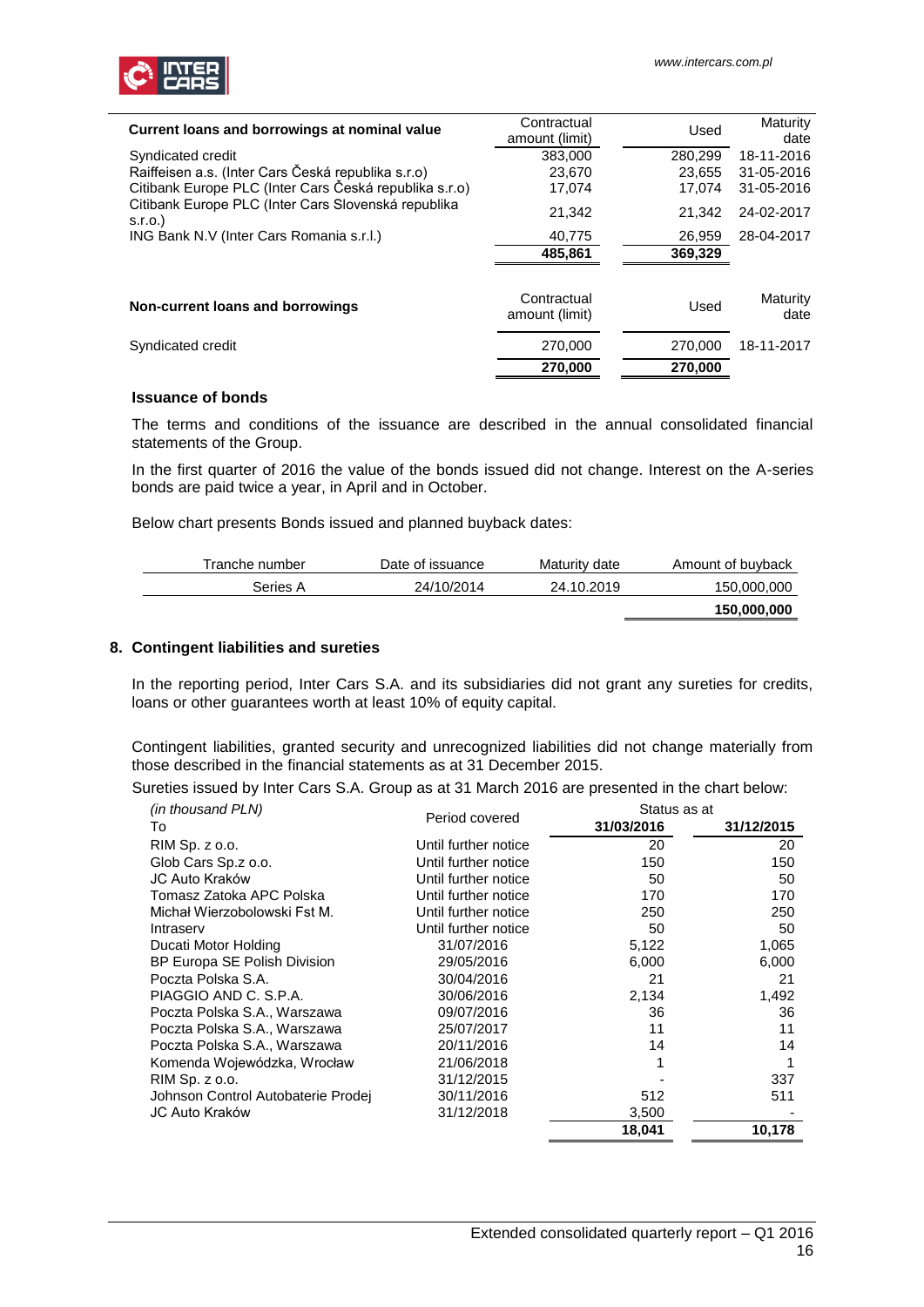

## <span id="page-16-0"></span>**9. The Management Board's standpoint on the feasibility of meeting the previously published forecasts of financial results for 2016**

<span id="page-16-1"></span>The Capital Group Inter Cars S.A. did not publish any forecasts of financial results.

#### **10. The list of shareholders holding at least 5% of the total number of the votes as at the date of release of these statements Percentage of**

| <b>Shareholder</b>                      | Number of<br>shares | Total<br>nominal<br>value | ו סוטסוונטשט טו<br>share in the<br>share capital<br>held | Percentage<br>of total<br>vote held |
|-----------------------------------------|---------------------|---------------------------|----------------------------------------------------------|-------------------------------------|
|                                         |                     | (PLN)                     | (%)                                                      | (%)                                 |
| <b>Krzysztof Oleksowicz</b>             | 4.452.271           | 8.904.542                 | 31.42%                                                   | 31.42%                              |
| <b>AVIVA Otwarty Fundusz Emerytalny</b> | 1.682.216           | 3.364.432                 | 11.87%                                                   | 11.87%                              |
| Andrzej Oliszewski                      | 1,302,370           | 2,604,740                 | 9.19%                                                    | 9.19%                               |
| <b>ING Otwarty Fundusz Emerytalny</b>   | 1,214,728           | 2.429.456                 | 8.57%                                                    | 8.57%                               |
| <b>Total</b>                            | 8,651,585           | 17,303,170                | 61.05%                                                   | 61.05%                              |

Until the date of release of these financial statements, the Company had not received any other shareholding notifications.

From the date of publication of the previous report, i.e. 02 May 2016, there has been no change in shareholders holding at least 5% of total shares.

<span id="page-16-2"></span>The number of shares is equal the number of votes at General Shareholders' Meeting.

## **11. Changes in the number of shares and rights to shares (options) in Inter Cars S.A. held by the Company's management and supervisory personnel since the publication of the most recent quarterly report.**

The Company's supervisory and managing personnel hold a total of 5,785,475 shares, constituting 40.83% of the total vote at the General Shareholders Meeting of Inter Cars.

The managing and supervisory personnel hold no shares in the subsidiaries of Inter Cars. List of shares being held by the managing and supervisory personnel of Inter Cars as at the date of publishing the report:

| <b>Shareholder</b>       | Number of<br>shares | Total nominal<br>value | Percentage of<br>share in the<br>share capital<br>held | Percentage of<br>total vote held |
|--------------------------|---------------------|------------------------|--------------------------------------------------------|----------------------------------|
| <b>Management Board</b>  |                     |                        | (%)                                                    | $(\% )$                          |
|                          |                     |                        |                                                        |                                  |
| Krzysztof Oleksowicz     | 4,452,271           | 8,904,542              | 31.42%                                                 | 31.42%                           |
| Robert Kierzek           | 29,834              | 59,668                 | 0.21%                                                  | 0.21%                            |
| <b>Witold Kmieciak</b>   | 1.000               | 2.000                  | 0.01%                                                  | 0.01%                            |
|                          | 4,483,105           | 8,966,210              |                                                        |                                  |
| <b>Supervisory Board</b> |                     |                        |                                                        |                                  |
| Andrzej Oliszewski       | 1,302,370           | 2,604,740              | 9.19%                                                  | 9.19%                            |
|                          | 1,302,370           | 2,604,740              |                                                        |                                  |
| Total                    | 5,785,475           | 11,570,950             | 40.83%                                                 | 40.83%                           |

Changes in ownership of the Company shares held by the Company's management and supervisory personnel since the publication of the most recent quarterly report: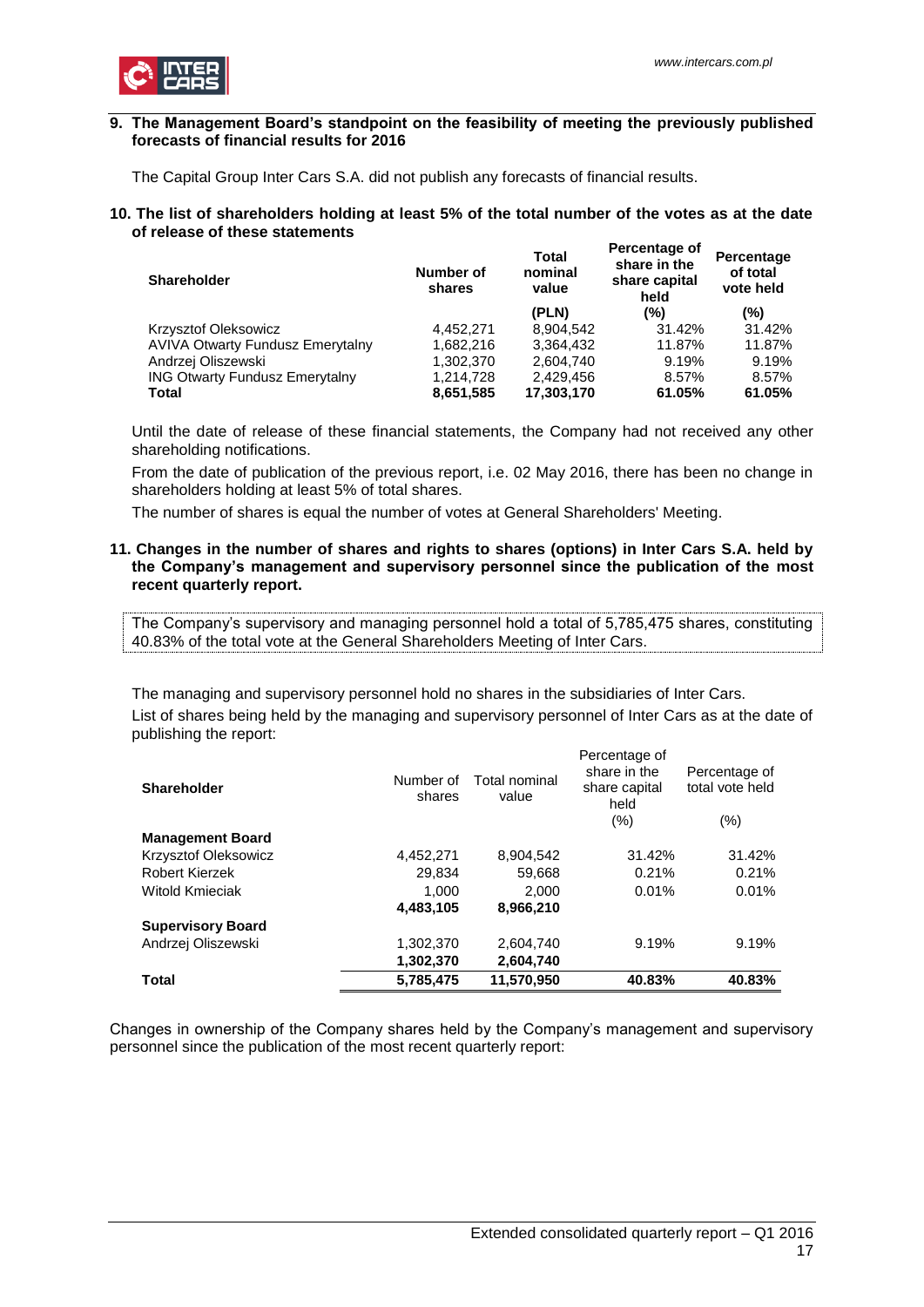

| <b>Shareholder</b>    | Number of<br>shares<br>as at<br>02/05/2016 | <b>Increases</b> | <b>Decreases</b> | Number of<br>shares<br>as at<br>11/05/2016 |
|-----------------------|--------------------------------------------|------------------|------------------|--------------------------------------------|
| Krzysztof Oleksowicz  | 4,452,271                                  | -                | ٠                | 4,452,271                                  |
| Andrzej Oliszewski    | 1,302,370                                  |                  | ٠                | 1,302,370                                  |
| <b>Robert Kierzek</b> | 29,834                                     |                  | -                | 29,834                                     |
| Witold Kmieciak       | 1,000                                      | -                |                  | 1,000                                      |
| <b>Total</b>          | 5,785,475                                  | -                | -                | 5,785,475                                  |

# <span id="page-17-0"></span>**12.Information on court, arbitration and administrative proceedings**

No proceedings were brought during the reporting period before any court or administrative body with respect to any liabilities or claims of Inter Cars S.A. or its subsidiary undertakings, whose aggregate value would represent 10% or more of the Company's equity.

Furthermore, no proceedings are pending before any court or administrative body with respect to any liabilities or claims of Inter Cars S.A. or its subsidiaries whose aggregate value would represent 10% or more of the Company's equity.

# <span id="page-17-1"></span>**13.Transactions with related entities**

| (in thousand PLN)                                                                | 1.01.2016-<br>31.03.2016 | 1.01.2015-<br>31.03.2015     |
|----------------------------------------------------------------------------------|--------------------------|------------------------------|
| Remuneration of the members of the Supervisory Board and the<br>Management Board |                          |                              |
| Remuneration of the members of the Supervisory Board                             | 80                       | 55                           |
| Remuneration of the members of the Management Board                              | 731                      | 659                          |
|                                                                                  | 811                      | 714                          |
|                                                                                  | 1.01.2016-<br>31.03.2016 | $01/01/2015 -$<br>31/03/2015 |
| Transactions with related entities                                               |                          |                              |
| Income on sales to related entities                                              | 19                       | 255                          |
| Purchase of goods and services from related entities                             | 188                      | 1,633                        |
|                                                                                  | 31/03/2016               | 31/12/2015                   |
| Settlements with related entities                                                |                          |                              |
| Receivables from related entities                                                | 28                       | 88                           |
| Liabilities to related entities                                                  | 2                        | 54                           |

80% of the goods and services purchased from related entities relates to the standard distribution service settled based on the same principles as those applicable to all branches. Placement in this category results from the family ties between a branch director and one of the members of the management Board of Inter Cars S.A.

## <span id="page-17-2"></span>**14.Other information which the Company deems relevant for the assessment of its personnel, assets, financial position and financial result or changes in any of the foregoing, and for the assessment of the Company's ability to perform its obligations**

This information is included in the section entitled "Factors and events of a non-recurring nature having a material bearing on the financial result, and a description of the Company's material achievements and failures along with a list of related key events."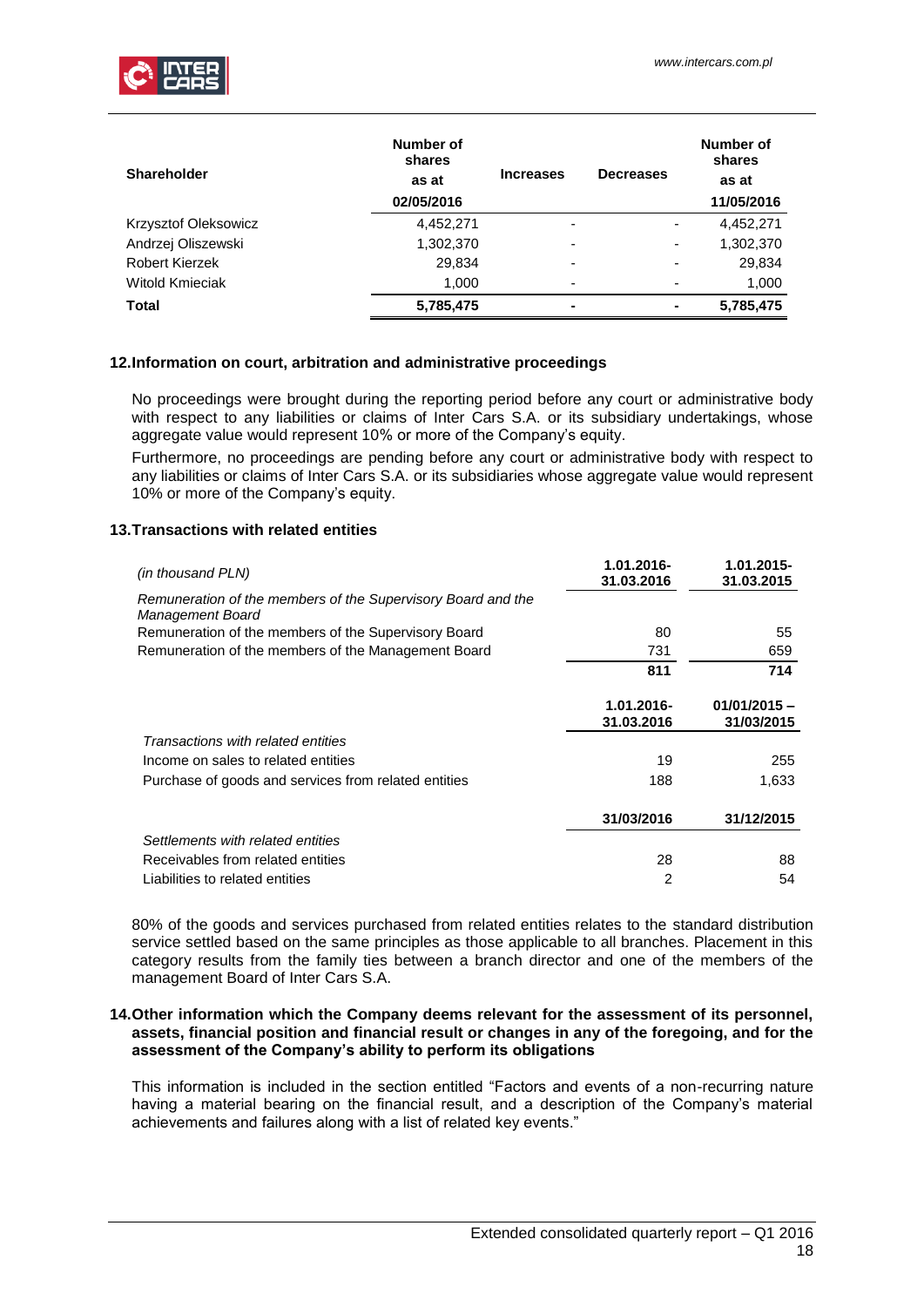

## <span id="page-18-0"></span>**15. Events subsequent to the balance sheet day as at which the report was prepared which may have a material bearing on the Company's future financial results**

<span id="page-18-1"></span>No such events.

**16. Information on material transactions with related entities concluded on terms other than at arm's length, including information on their amounts and nature.**

<span id="page-18-2"></span>All transactions with related entities were concluded at arm's length.

# **17. Factors which in the Company's opinion will affect its financial results in the period covering at least the next quarter.**

Factors which in the Management Board's opinion will affect the Company's financial results in Q1 2016 include:

- *trends in the foreign exchange rates, mainly* EUR, USD and YEN against PLN, UAH, HUF, CZK, SKK, LTL, HRK and RON;
- $\checkmark$  trends in the demand from export customers, related mainly to political and legal situation in Ukraine;
- $\checkmark$  changes in interest rates, which will determine the amount of interest on contracted loans and thus affect the financial expenses;
- $\checkmark$  planned improvement in the stock turnover, which should reduce the financial costs by lowering the requirement for inventory financing;
- *optimization of logistics processes related to cost reductions*;
- enhanced awareness of the "Inter Cars" brand and obtaining new customers, which will contribute to the development of operating activities;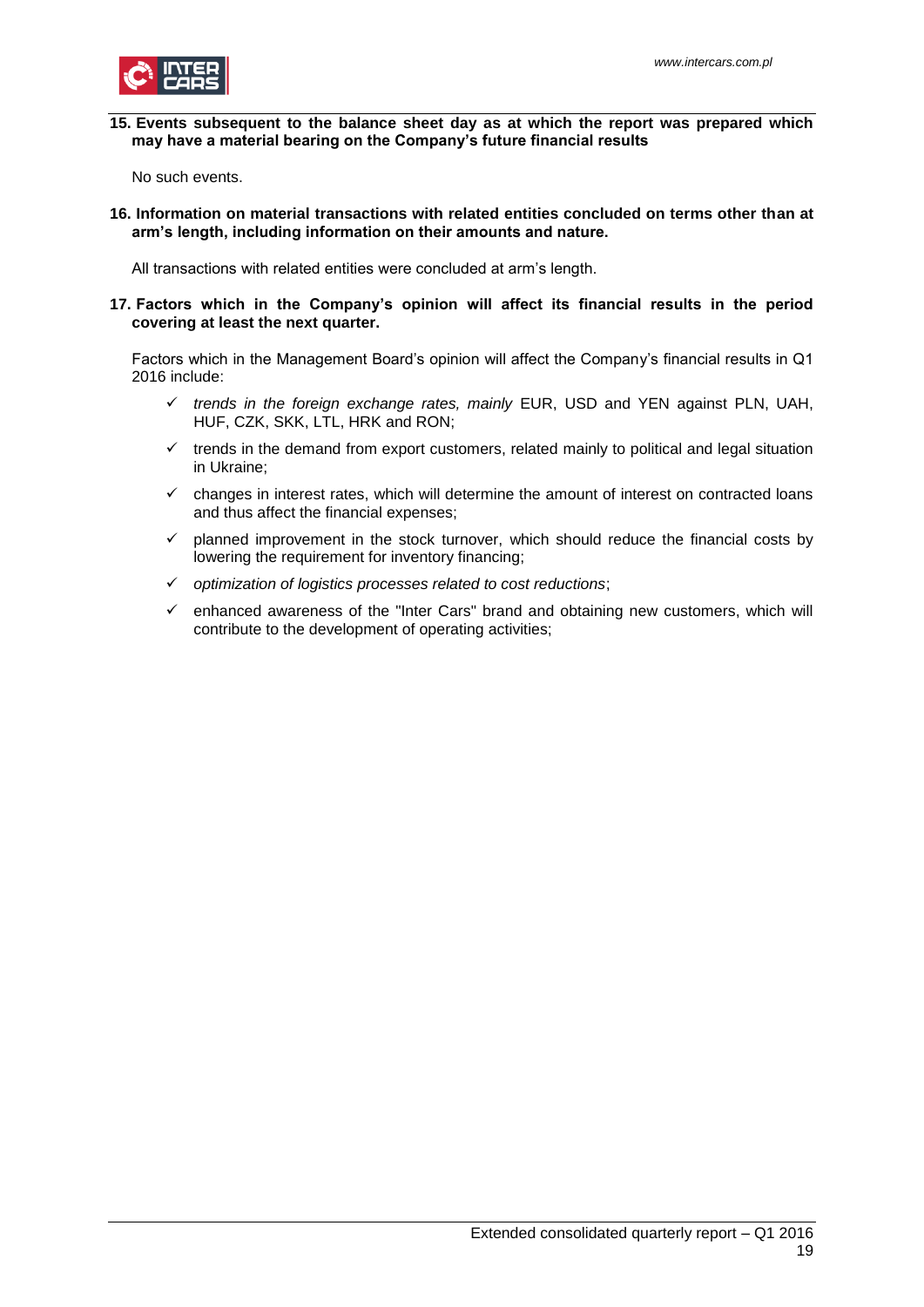

# <span id="page-19-0"></span>**QUARTERLY SEPARATE FINANCIAL STATEMENTS OF INTER CARS S.A.**

# <span id="page-19-1"></span>**Statement of financial position**

|                                                                | 31/03/2016 | 31/12/2015 |
|----------------------------------------------------------------|------------|------------|
| (in thousand PLN)                                              |            |            |
| <b>ASSETS</b>                                                  |            |            |
| <b>Non-current assets</b>                                      |            |            |
| Property, plant and equipment                                  | 151,397    | 152,713    |
| Intangible assets                                              | 137,841    | 138,326    |
| Investment property                                            | 2,048      | 2,048      |
| Investments in subordinated entities                           | 390,562    | 345,562    |
| Investments available for sales                                | 258        | 258        |
| Receivables                                                    | 19,756     | 20,250     |
|                                                                | 701,862    | 659,157    |
| <b>Current assets</b>                                          |            |            |
| Inventories                                                    | 1,004,762  | 866,519    |
| Trade and other receivables                                    | 788,611    | 752,185    |
| Corporate income tax receivables                               | 6,627      | 6,687      |
| Cash and cash equivalents                                      | 27,160     | 15,983     |
|                                                                | 1,827,160  | 1,641,374  |
| <b>TOTAL ASSETS</b>                                            | 2,529,022  | 2,300,531  |
| <b>LIABILITIES</b><br><b>Equity</b>                            |            |            |
| Share capital                                                  | 28,336     | 28,336     |
| Share premium account                                          | 259,530    | 259,530    |
| Statutory reserve funds                                        | 626,032    | 626,032    |
| Other capital reserves                                         | 5,935      | 5,935      |
| Retained earnings                                              | 105,426    | 94,238     |
|                                                                | 1,025,259  | 1,014,071  |
| Long-term liabilities                                          |            |            |
| Loan, borrowing and finance lease liabilities                  | 425,748    | 425,736    |
| Deferred corporate income tax reserve                          | 5,636      | 6,636      |
| <b>Short-term liabilities</b>                                  | 431,384    | 432,372    |
|                                                                |            | 428,646    |
| Trade and other liabilities                                    | 618,145    |            |
| Loans, borrowings, debt security and finance lease liabilities | 453,797    | 424,203    |
| Employee benefits<br>Income tax liabilities                    | 437        | 1,239      |
|                                                                | 1,072,379  | 854,088    |
| <b>TOTAL LIABILITIES</b>                                       | 2,529,022  | 2,300,531  |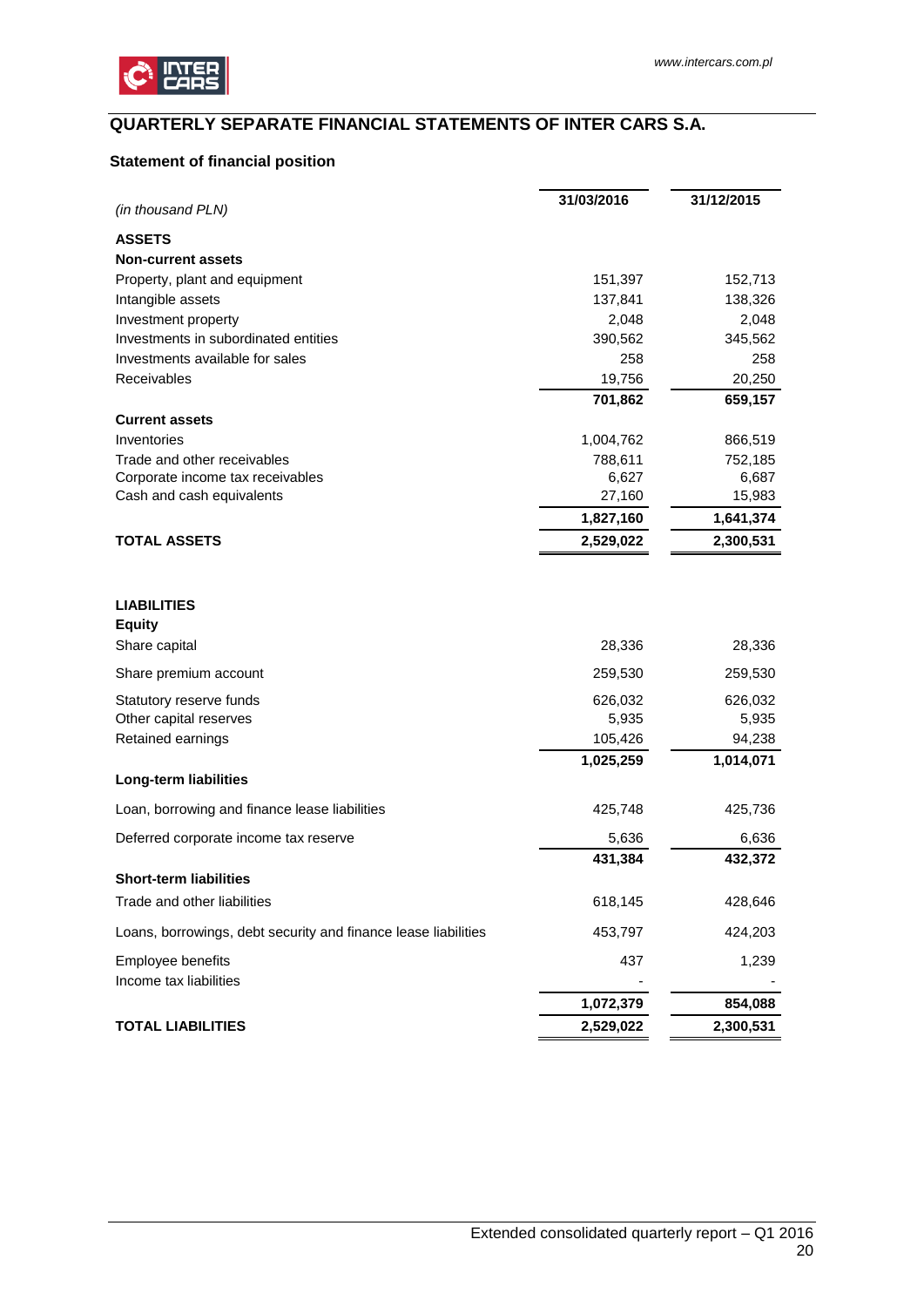

# <span id="page-20-0"></span>**Statement of comprehensive income**

| (in thousand PLN)                       | for the period of 3 months ended |            |  |
|-----------------------------------------|----------------------------------|------------|--|
|                                         | on                               |            |  |
| <b>Continued activity</b>               | 31/03/2016                       | 31/03/2015 |  |
| Sales revenues                          |                                  | 846,444    |  |
| Cost of sales                           | 1,040,391<br>(793,980)           | (650, 378) |  |
| Gross profit on sales                   | 246,411                          | 196,066    |  |
|                                         |                                  |            |  |
| Other operating income                  | 11,052                           | 2,371      |  |
| Costs of sales and administrative costs | (117, 976)                       | (91, 802)  |  |
| Distribution expenses                   | (97, 525)                        | (77, 074)  |  |
| License fees                            | (16, 194)                        | (13, 373)  |  |
| Other operating expenses                | (7,036)                          | (4, 972)   |  |
| <b>Operating profit</b>                 | 18,732                           | 11,216     |  |
| <b>Financial income</b>                 | 1,521                            | 701        |  |
| Dividends received                      |                                  |            |  |
| Foreign exchange gains/losses           | 669                              | 2,718      |  |
| Financial expenses                      | (7, 133)                         | (5, 394)   |  |
| Profit before tax                       | 13,789                           | 9,241      |  |
| Income tax                              | (2,600)                          | (1,820)    |  |
| Net profit                              | 11,189                           | 7,421      |  |
| <b>OTHER COMPREHENSIVE INCOME</b>       |                                  |            |  |
| Total other comprehensive income, net   |                                  |            |  |
| <b>COMPREHENSIVE INCOME</b>             | 11,189                           | 7,421      |  |
| Earnings per share (PLN)                |                                  |            |  |
| - basic                                 | 0.79                             | 0.52       |  |
| - diluted                               | 0.79                             | 0.52       |  |
| Number of shares                        | 14,168,100                       | 14,168,100 |  |
| Number of shares to be diluted          | 14,168,100                       | 14,168,100 |  |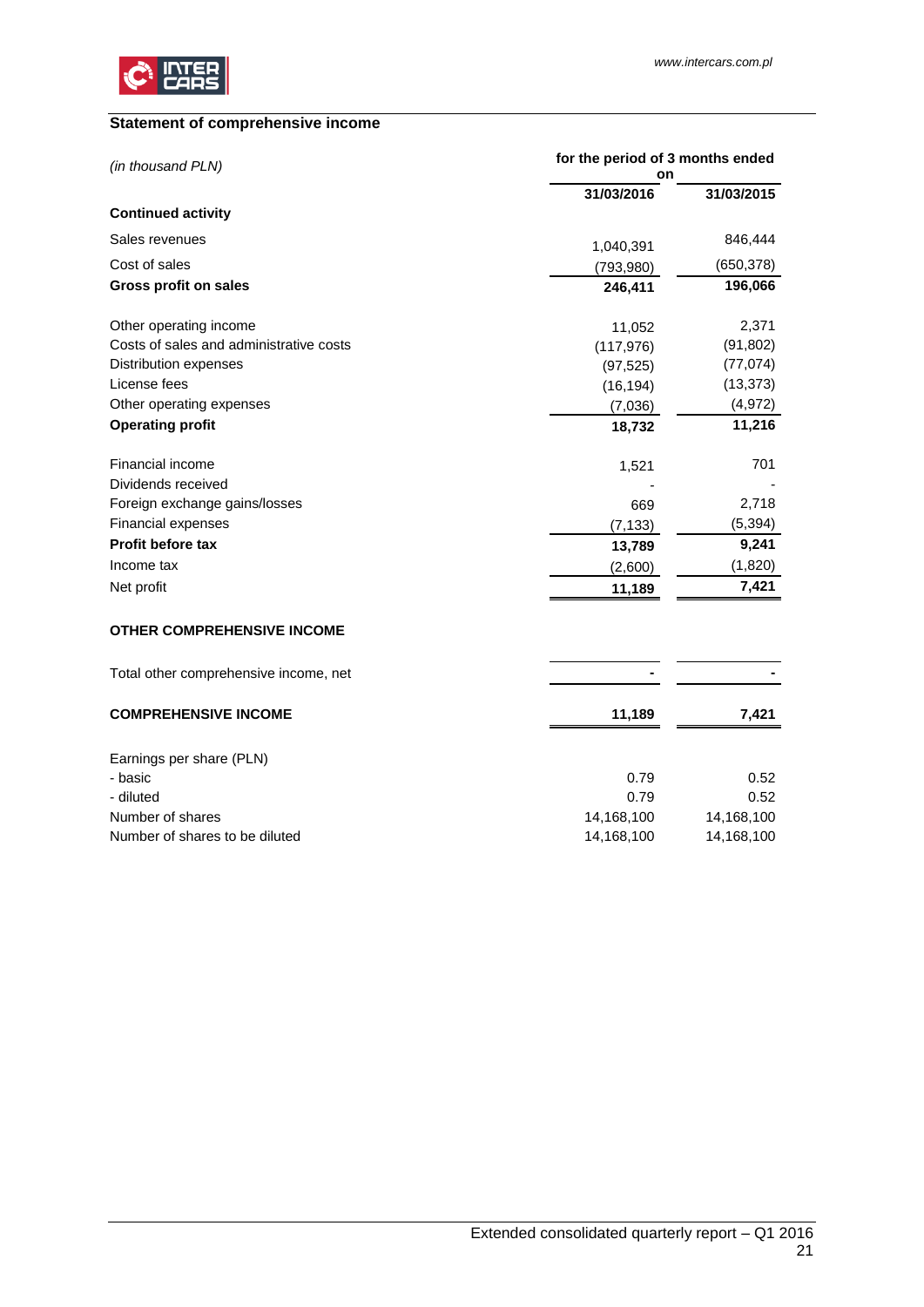

# **Statement of changes in equity**

# **for the period from 01 January 2016 to 31 March 2016**

| (in thousand PLN)                                                        | Share capital            | Share premium<br>account | Statutory<br>reserve funds | Other capital<br>reserves | Retained<br>earnings | Total   |
|--------------------------------------------------------------------------|--------------------------|--------------------------|----------------------------|---------------------------|----------------------|---------|
| Shareholder's equity as at 01 January 2016                               | 28,336                   | 259,530                  | 626,032                    |                           | 5,935                | 94,237  |
| Statement of comprehensive income<br>Profit in the reporting period      | $\sim$                   | $\,$ $\,$                |                            |                           | 11,189               | 11,189  |
| Other comprehensive income                                               | $\overline{\phantom{0}}$ |                          | $\overline{\phantom{0}}$   |                           |                      |         |
| Total comprehensive income in the reporting period                       |                          | $\blacksquare$           |                            |                           | 11,189               | 11,189  |
| Distribution of retained profits - carried over to supplementary capital | $\sim$                   | $\overline{\phantom{0}}$ | $\blacksquare$             | $\sim$                    | -                    |         |
| Owner's equity as at 31 March 2016                                       | 28,336                   | 259,530                  | 626,032                    |                           | 5,935                | 105,426 |

# **for the period from 01 January 2015 to 31 March 2015**

<span id="page-21-0"></span>

| (in thousand PLN)                                                        | Share capital            | Share premium<br>account | Statutory<br>reserve funds | Other capital<br>reserves | Retained<br>earnings | Total   |
|--------------------------------------------------------------------------|--------------------------|--------------------------|----------------------------|---------------------------|----------------------|---------|
| Shareholder's equity as at 1 January 2015                                | 28,336                   | 259,530                  | 540,422                    | 5,935                     | 95,993               | 930,216 |
| Statement of comprehensive income<br>Profit in the reporting period      | $\sim$                   | $\overline{\phantom{0}}$ | $\sim$                     |                           | 7,421                | 7,421   |
| Other comprehensive income                                               | $\overline{\phantom{0}}$ |                          | $\blacksquare$             |                           |                      |         |
| Total comprehensive income in the reporting period                       | -                        | $\blacksquare$           | $\blacksquare$             |                           | 7,421                | 7,421   |
| Distribution of retained profits - carried over to supplementary capital | $\overline{\phantom{a}}$ | $\overline{\phantom{a}}$ | $\sim$                     |                           |                      |         |
| Equity as at 31 March 2015                                               | 28,336                   | 259,530                  | 540,422                    | 5,935                     | 103,414              | 937,637 |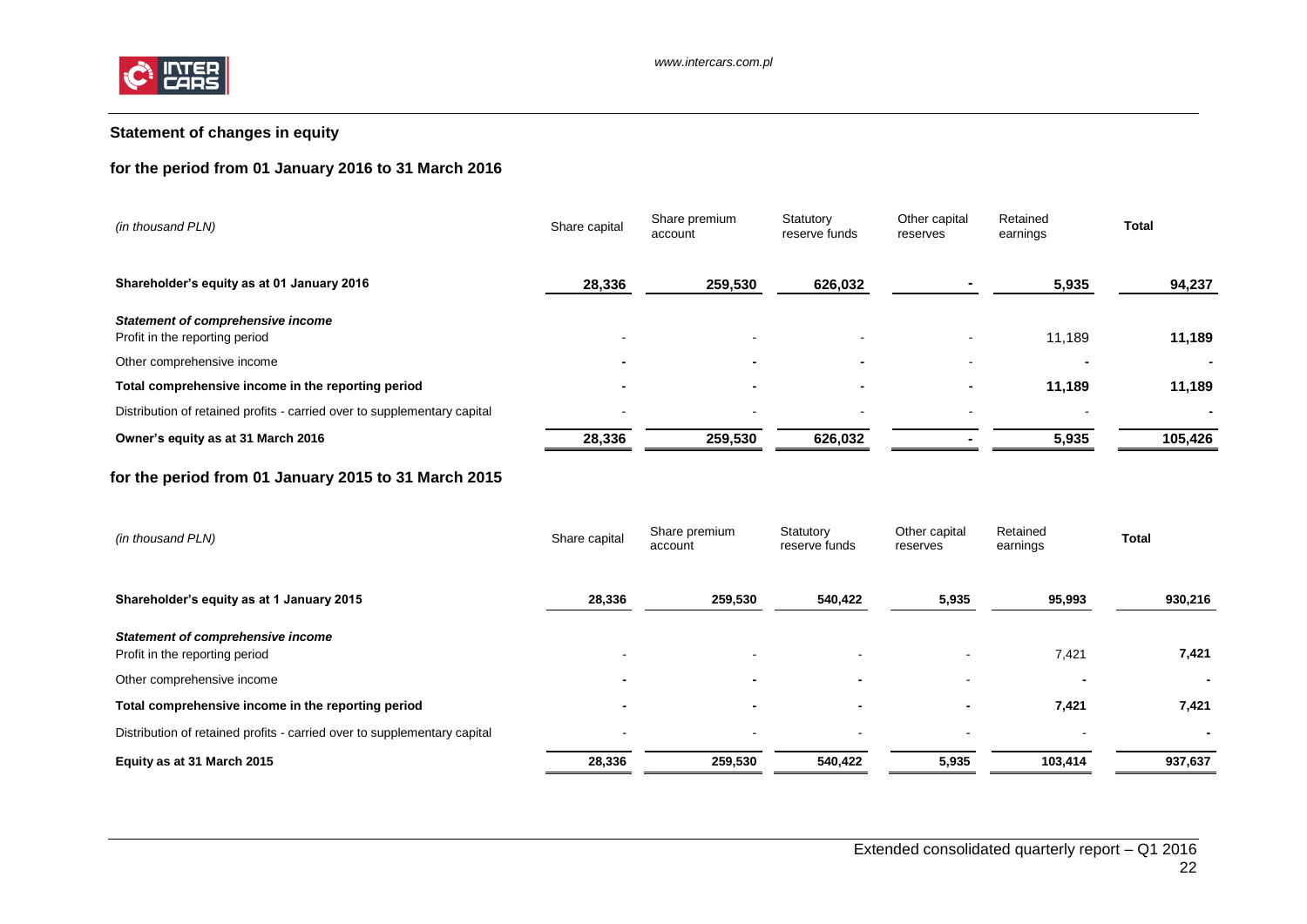

# <span id="page-22-0"></span>**Statement of cash flows**

| (in thousand PLN)                                                             | $01/01/2016 -$<br>31/03/2016 | 01/01/2015-<br>31/03/2015 |
|-------------------------------------------------------------------------------|------------------------------|---------------------------|
| Cash flows from operating activities                                          |                              |                           |
| Profit (loss) before tax                                                      | 13,789                       | 9,241                     |
| Adjustments:                                                                  |                              |                           |
| Depreciation and amortization<br>Foreign exchange gains /losses               | 6,109<br>179                 | 7,146<br>(2,718)          |
| (Profit / loss on investing activities                                        | 4                            | 2                         |
| Net interest and share in profits<br>Other adjustments, net                   | 7,253                        | 4,473                     |
| Operating profit before changes in the working capital                        | 27,334                       | 18,144                    |
| Change in inventories                                                         | (138, 243)                   | (91, 792)                 |
| Change in receivables<br>Change in short-term liabilities                     | (36, 473)<br>259,474         | (55, 356)<br>188,644      |
| Cash generated by operating activities                                        | 112,092                      | 59,640                    |
|                                                                               |                              |                           |
| Corporate income tax paid<br>Net cash from operating activities               | (3, 540)<br>108,552          | (3, 488)<br>56,152        |
|                                                                               |                              |                           |
| Cash flow from investing activities                                           |                              |                           |
| Proceeds from the sale of plant, property, equipment and<br>intangible assets | 109                          | 2,795                     |
| Purchase of property, plant, equipment and intangible assets                  | (4, 304)                     | (6, 409)                  |
| Sale of shares in subordinated entities                                       |                              |                           |
| Purchase of financial assets in related and other entities                    | (45,000)                     | (46, 208)                 |
| Repayment of loans granted                                                    | 816                          | 3,882                     |
| Loans granted<br>Interest received                                            | (220)<br>649                 | (600)<br>209              |
| Net cash from investing activities                                            | (47, 950)                    | (46, 331)                 |
| Cash flow from financing activities                                           |                              |                           |
| (repayments) / proceeds from credits and leases                               | (16, 736)                    | (2, 430)                  |
| Payment of the reverse factoring<br>Liabilities on credits and loans          | (71, 863)                    | (563)                     |
| Revenues under credits, loans and debt securities                             | 45,471                       | (33, 453)<br>35,000       |
| Interest paid                                                                 | (6, 298)                     | (4,084)                   |
| Net cash from financing activities                                            | (49,426)                     | (5, 530)                  |
| Net change in cash and cash equivalents                                       | 11,176                       | 4,292                     |
| Cash and cash equivalents at the beginning of the period                      | 15,983                       | 20,086                    |
| Cash and cash equivalents at the end of the period                            | 27,159                       | 24,378                    |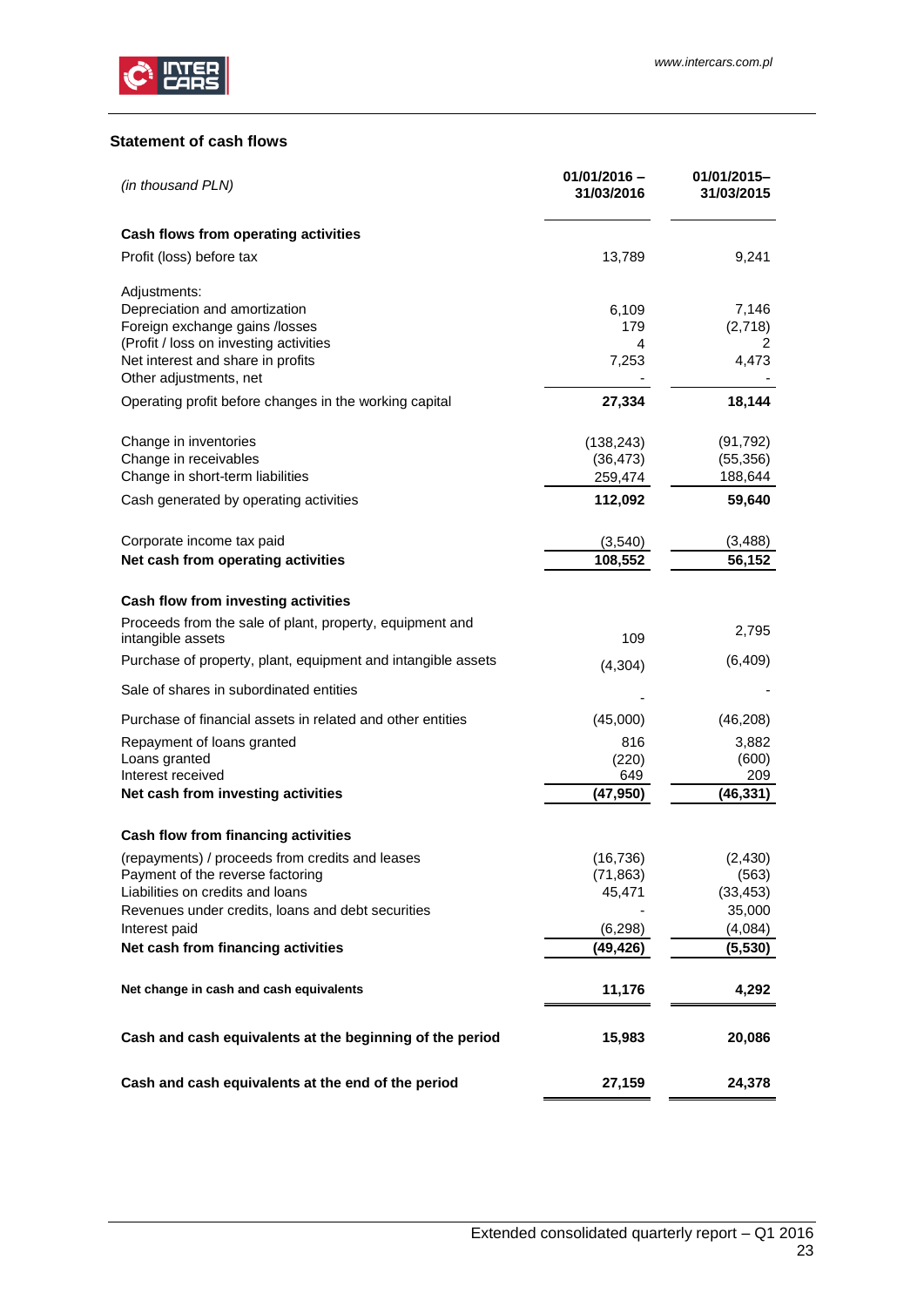

# <span id="page-23-0"></span>**1. Accounting principles**

The accounting principles applied by Inter Cars are the same as those applied by the Group, with the exception of interest in subsidiaries, valued at the historical costs minus revaluation write-downs.

#### <span id="page-23-1"></span>**2. Investments in subordinated entities**

| Investments in subordinated entities as at 31/12/2015 | 345.562 |
|-------------------------------------------------------|---------|
| Increase in share capital in ILS Sp. z o.o.           | 45.000  |
| Investments in subordinated entities as at 31/03/2016 | 390.562 |

## <span id="page-23-2"></span>**3. Transactions with related entities in the condensed standalone financial statements**

|                                          | <b>Sales revenues</b> |            |                | Purchase of goods and<br>services |
|------------------------------------------|-----------------------|------------|----------------|-----------------------------------|
|                                          | 01/01/2016            | 01/01/2015 | $01/01/2016 -$ | 01/01/2015                        |
|                                          | 31/03/2016            | 31/03/2015 | 31/03/2016     | 31/03/2015                        |
| Inter Cars Ukraine LLC                   | 8,848                 | 7,781      |                |                                   |
| Q-Service Sp. z o.o.                     | 2,160                 | 668        | 21,605         | 26,479                            |
| Lauber Sp. z o.o.                        | 1,616                 | 1,620      | 8,415          | 9,672                             |
| Inter Cars Česká republika s.r.o.        | 23,128                | 22,431     | 632            | 1300                              |
| Inter Cars Slovenská republika s.r.o.    | 19,785                | 20,596     | 273            | 457                               |
| Feber Sp. z o.o.                         | 235                   | 192        | 1,842          | 8,632                             |
| Inter Cars Lietuva UAB                   | 13,582                | 12,789     | 2,955          | 5,935                             |
| IC Development & Finance Sp. z o.o.      |                       |            | 243            | 311                               |
| Inter Cars Italia srl.                   | 4,728                 | 2,316      | 3              |                                   |
| Inter Cars d.o.o.                        | 18,023                | 17,537     | 438            | 792                               |
| JC Auto S.A.                             |                       |            |                |                                   |
| Inter Cars Hungária Kft.                 | 21,954                | 18,838     | 15,615         | 7707                              |
| Inter Cars Romania s.r.l.                | 58,998                | 56,529     | 1,409          | 5,025                             |
| Armatus sp. z o.o.                       |                       | З          | 1,755          | 1,560                             |
| Cleverlog-Autoteile GmbH                 | 4,627                 | 1674       | 29             |                                   |
| Inter Cars Latvija SIA                   | 30,314                | 30,071     | 367            | 223                               |
| Inter Cars Bulgaria EOOD                 | 2,480                 | 2,621      | 150            | 40                                |
| Inter Cars Marketing Services Sp. z o.o. | 143                   | 55         | 18,274         | 15,561                            |
| Inter Cars Cyprus Ltd.                   |                       |            |                |                                   |
| ILS $Sp. z 0.0$ .                        | 1,996                 | 1789       | 70,388         | 47,470                            |
| Q-Service Truck Sp. z o.o.               | 264                   | 191        | 2,223          | 1,029                             |
| Malta Sp z o.o.                          |                       |            | 29,537         |                                   |
| Inter Cars INT d.o.o. (Slovenia)         | 564                   | 100        | 22             |                                   |
| ILS Latvijas                             | 5                     | 47         |                |                                   |
| <b>ILS SRL</b>                           | 5                     | 6          |                |                                   |
| Inter Cars Eesti OÜ                      | 11                    |            |                |                                   |
|                                          | 213,469               | 197,854    | 176,176        | 132,193                           |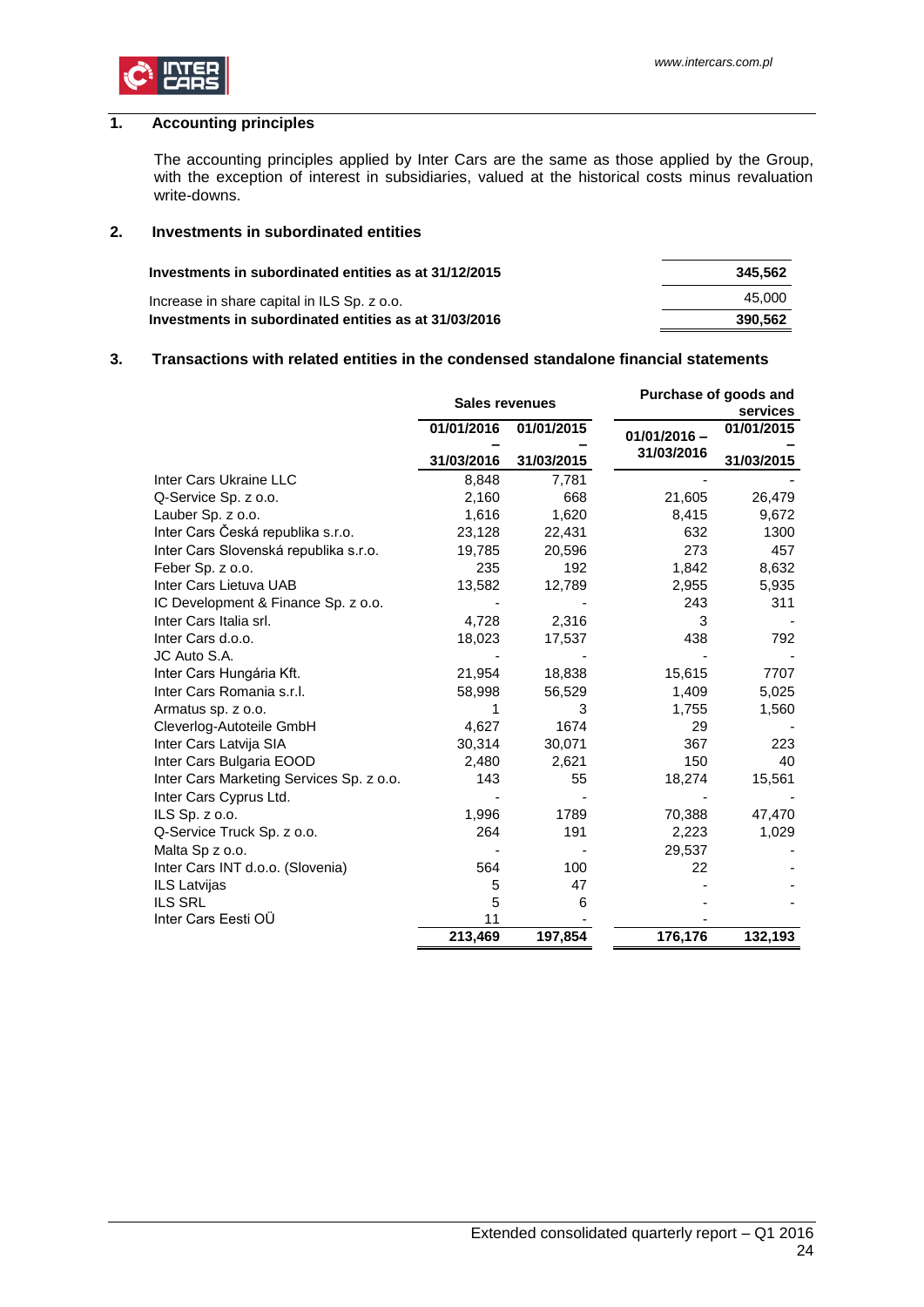



| Settlement                                             | Receivables as at |            |
|--------------------------------------------------------|-------------------|------------|
|                                                        | 31/03/2016        | 31/12/2015 |
| Inter Cars Ukraine LLC                                 | 19,539            | 20,411     |
| Lauber Sp. z o.o.                                      | 15,180            | 17,320     |
| Inter Cars Česká republika s.r.o.                      | 20,289            | 14,071     |
| Inter Cars Slovenská republika s.r.o.                  | 26,769            | 26,660     |
| Feber Sp. z o.o.                                       | 179               | 121        |
| Inter Cars Lietuva UAB                                 | 16,721            | 18,174     |
| Inter Cars Italia srl.                                 | 18,057            | 17,850     |
| Inter Cars d.o.o.                                      | 59,207            | 62,498     |
| JC Auto S.A.                                           | 219               | 219        |
| Inter Cars Hungária Kft.                               | 22,913            | 31,065     |
| JC Auto s.r.o.                                         | 4,126             | 4,119      |
| Inter Cars Romania s.r.l.                              | 157,922           | 168,585    |
| Inter Cars Latvija SIA                                 | 50,910            | 58,933     |
| Inter Cars Cyprus Ltd.                                 | 341               | 334        |
| Cleverlog-Autoteile GmbH                               | 4,871             | 4,215      |
| Inter Cars Bulgaria EOOD                               | 3,494             | 5,505      |
| Inter Cars Marketing Services Sp. z o.o.               | 302               | 129        |
| ILS Sp. z o.o.                                         | 1,218             | 1,591      |
| Inter Cars Malta Holding Limited                       | 1,067             | 1,043      |
| Inter Cars Malta Limited                               | 15,517            | 15,417     |
| Q-service Sp. z o.o.                                   | 443               | 188        |
| Q-service Truck Sp. z o.o.                             | 169               | 25         |
| <b>ILS SRL</b>                                         | $\overline{2}$    |            |
| ILS Latvijas filialie                                  | 2                 |            |
| Inter Cars INT d.o.o. (Slovenia)                       | $-13$             | 325        |
| Inter Cars Eesti OÜ                                    | $-425$            | 230        |
| Gross receivables from subsidiaries                    | 439,019           | 469,028    |
| Revaluation write-down on receivables (JC Auto s.r.o.) | (4,009)           | (4,009)    |
| Net receivables from subsidiaries                      | 443,028           | 465,019    |

|                                          | Liabilities as at |            |  |
|------------------------------------------|-------------------|------------|--|
|                                          | 31/03/2016        | 31/12/2015 |  |
| Q-service Sp. z o.o.                     | 20,175            | 12,269     |  |
| Lauber Sp. z o.o.                        | 3,071             | 2,991      |  |
| Inter Cars Česká republika s.r.o.        | 28                | 5,622      |  |
| Inter Cars Slovenská republika s.r.o.    | 30                | 343        |  |
| Feber Sp. z o.o.                         | 4,112             | 1,917      |  |
| Inter Cars Lietuva UAB                   | 30                | 23         |  |
| Inter Cars Italia srl.                   | 22                | 2,625      |  |
| Inter Cars d.o.o.                        | 12                | 4,219      |  |
| Inter Cars Hungária Kft.                 | 4,629             | 15,625     |  |
| Inter Cars Romania s.r.l.                | -4                | 12,914     |  |
| Inter Cars Latvija SIA                   | 18                | 959        |  |
| Inter Cars Cyprus Ltd.                   | 1,905             | 1,902      |  |
| Inter Cars Marketing Services Sp. z o.o. | 39,915            | 27,093     |  |
| ILS $Sp. z 0.0$ .                        | 39,120            | 20,804     |  |
| Inter Cars Malta Holding Limited         | $-19$             | $-19$      |  |
| Inter Cars Malta Limited                 | 18,385            | 14,925     |  |
| Q-service Truck Sp. z o.o.               | 749               | 708        |  |
| IC Development & Finance Sp. z o.o       | 277               | 359        |  |
| Inter Cars Slovenia                      |                   | 854        |  |
| Inter Cars Eesti OÜ                      |                   | 653        |  |
| Cleverlog Autoteile GMBH                 |                   | 11         |  |
| Inter Cars Bulgaria EOOD                 | 17                |            |  |
| <b>Liabilities to subsidiaries</b>       | 132,473           | 126,797    |  |

Transactions with related entities in the condensed standalone financial statements (continued)